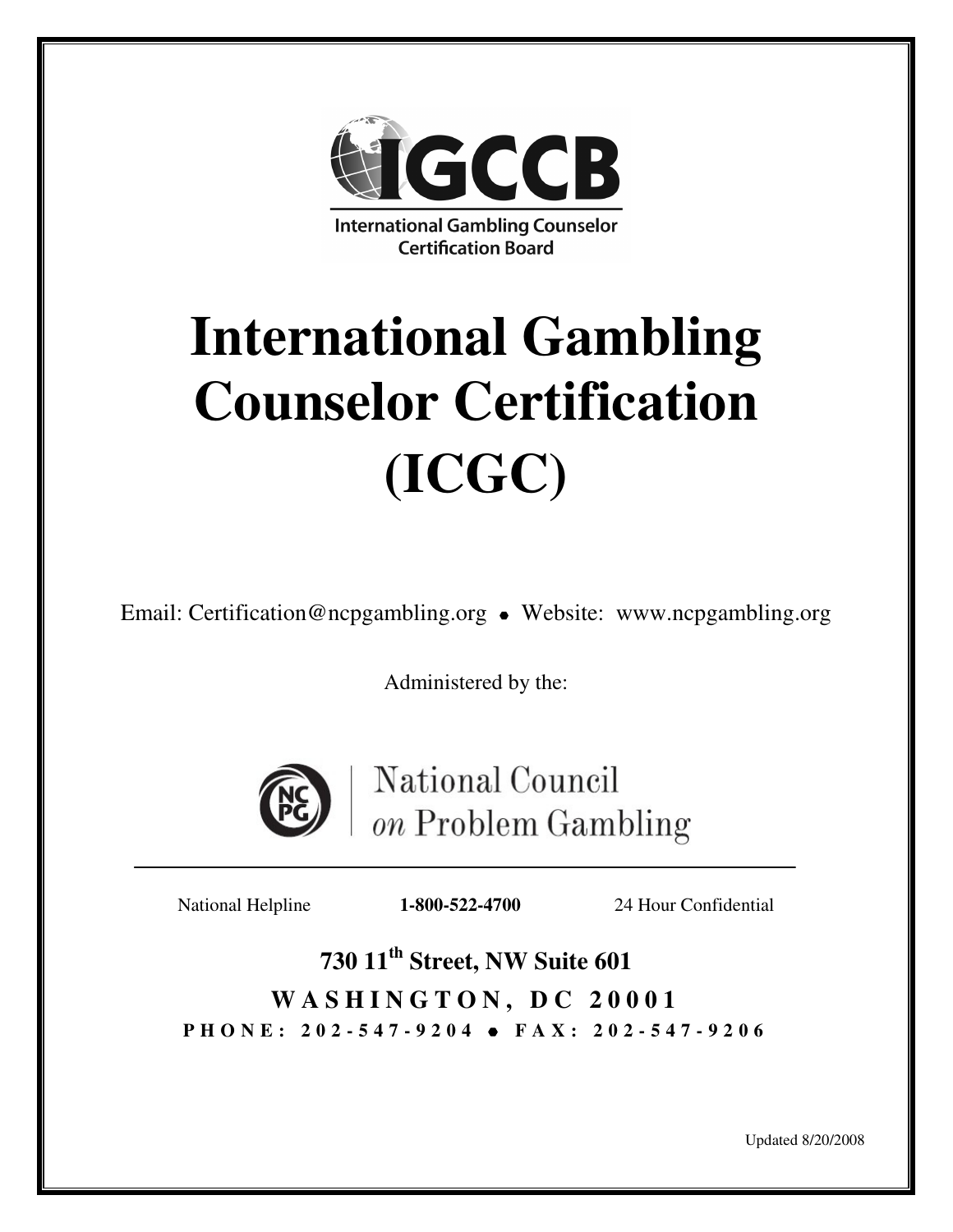#### **THE NATIONAL STANDARD**

The national standard will be used by the International Gambling Counselor Certification Board (IGCCB) to judge the competencies of any applicant who applies for national certification. If an applicant's competencies meet the standard, the board will grant the designation: National Certified Gambling Counselor – I (NCGC-I) or National Certified Gambling Counselor – II (NCGC-II). Recognition of the certification is voluntary. The design of this certification system is one of quality control and assurance of clinical competency. Once achieved, this self-imposed monitoring system will make available a known and accepted level of performance by the certified counselor and consequently will encourage performance by the certified counselor and consequently will encourage recognition from other agencies.

#### **THE STANDARD**

The certification program for gambling counselors is based upon key elements of the counseling profession. The standard will be used to evaluate each applicant's qualifications. Individuals with the basic competencies to assume responsibility for counseling pathological gamblers, their families, and associates, regardless of program setting, will be eligible for certification. Gambling counseling is a service which should be rendered by those with adequate training and expertise. Such expertise will be determined through the certification process. Appropriate services will be rendered to persons with pathological or related gambling problems and to others affected by the disorder. Certification provides all practitioners with a marketable credential of comparable value but different from other credentials such as degrees, etc. It is most valuable in settings where experience is highly valued since it is based upon a standard used to judge competencies gained in a work setting in addition to training. It is not certification for a particular position, or a license to practice, although it may be accepted as an essential, preferred, or alternative credential by employers, state and local officials or accreditation bodies.

#### **ORGANIZATIONAL GOALS OF CERTIFICATION**

In order to assure a body of qualified and competent professionals working in the field of clinical treatment with pathological and problem gamblers and their families, the International Gambling Counselor Certification Board is proposing the following organizational goals to aid in the certification of gambling counselors nationally:

- 1. To assure that Gambling Counselors nationally possess high standards of training, competence, skills and knowledge.
- 2. To develop and operate a system of evaluation, screening, certification and a national registry for gambling counselors nationally and internationally.
- 3. To assure that this certification and registry process is available to all interested applicants.
- 4. To establish and endorse a professional code of ethics.
- 5. To maintain coordination and liaison with state officials, professional associations and educational institutions to keep current developments in the field of gambling treatment, and to periodically review, modify, update and improve current standards of competence, skills and knowledge.
- 6. To establish a central registry of certified gambling counselors and maintain all necessary records of applicants.

Certification and registry of gambling counselors internationally is a voluntary process conceived by professionals in both the treatment field and the professional community to endorse an independent body to conduct the certification and registration process.

The International Gambling Counselor Certification Board has members selected to represent various areas of the country as well as various professional disciplines.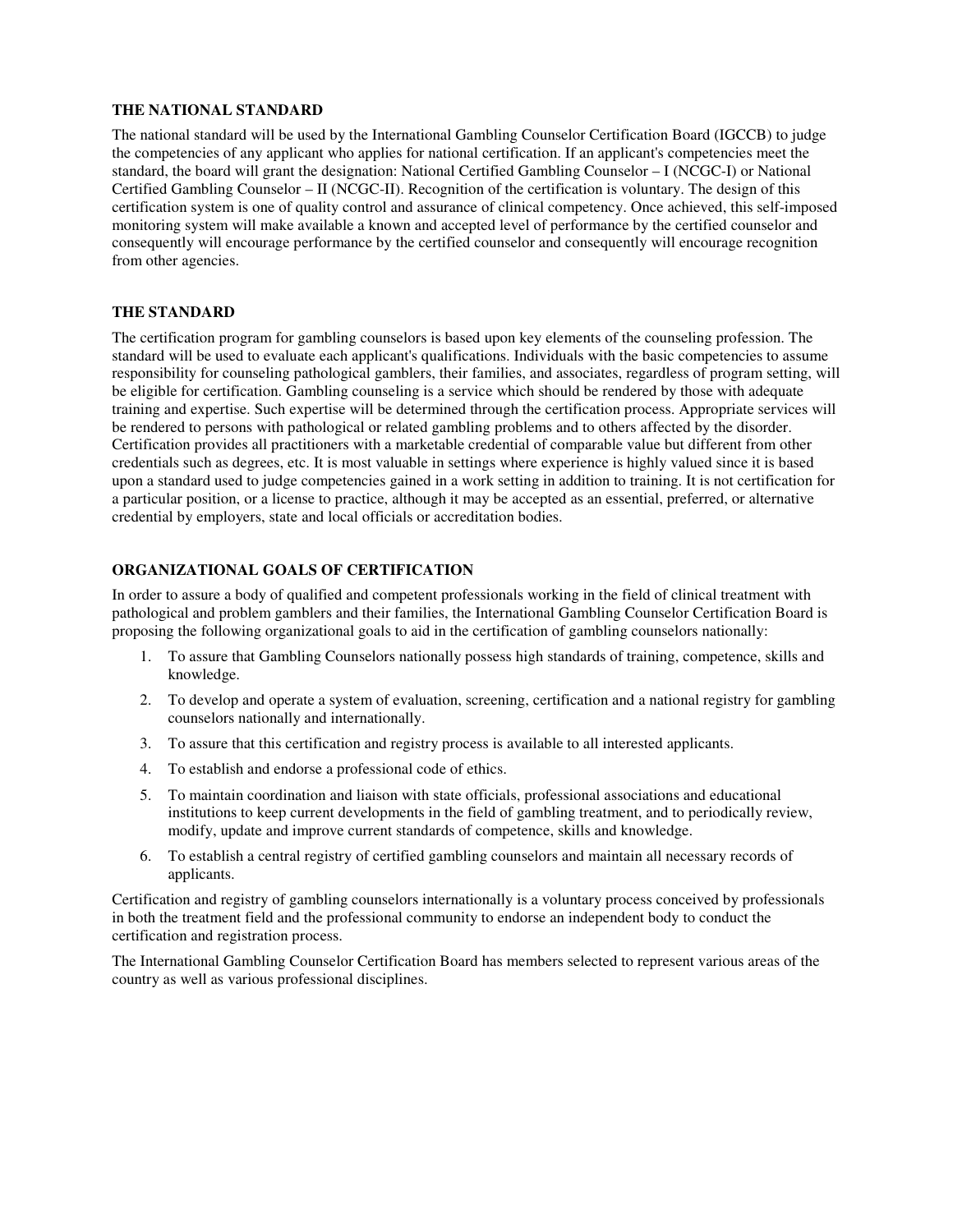#### **CRITERIA FOR CERTIFICATION**

The following is an outline of the requirements for certification as a National Certified Gambling counselor. More detailed information follows.

- Bachelors degree or equivalent in the behavioral health field
- License or certification in a recognized behavioral health field (i.e. psychology, addictions, clinical social work)
- 30 hours (NCGC-I) or 60 hours of gambling specific training and education
- 100 hours (NCGC-I) or 2,000 hours (NCGC-I) clinical experience treating gamblers and/or family members in an approved setting with a minimum number of sessions with a Board Approved Clinical Consultant.
- Signed statements from two co-workers
- Signed statement from on-site clinical supervisor
- Signed statement from Board Approved Clinical Consultant. (BACC)
- Signed application form, ethical statement form and directory authorization form
- Passing score on Certification Examination for Gambling Counselors (www.ptcny.com/clients/NGCCB/)
- Check, money order, or credit card payment in the amount of \$175

#### **National Certified Gambling Counselor -I**

#### **NCGC-I**:

#### **EDUCATION and TRAINING:**

A minimum of 30 hours of approved gambling specific training or education must be completed with appropriate supporting documentation as defined by the IGCCB. As of April 3, 2007 the International Gambling Counselor Certification Board now requires a Bachelors Degree in behavioral health field (e.g., psychology, sociology, chemical dependency, counseling, social work, etc.) or equivalent to meet the behavioral education requirement for certification. This will end and replace the previous requirement of 300 hours of education from a behavioral health field. All applications for national gambling counselor certification received after midnight of April 3, 2007, will be subject to the new Bachelors Degree or equivalent requirements.

#### **CLINICAL EXPERIENCE:**

Minimum of 100 hours as a gambling counselor delivering direct treatment to problem/pathological gamblers and significant others, in a Board approved setting with a IGCCB approved clinical consultant (BACC). This can be fulfilled by 50% or 50 hours volunteer work experience, the balance being paid experience. The Board reserves the right to assign and review a 100 hour field work practicum to applicants who are not working under a IGCCB approved clinical consultant or an individual qualified (in experience and training) to supervise gambling counseling activities. See section A below for details.

#### A. NCGC-I Criteria for "Clinical Experience"

Minimum guidelines for approved supervision/consultation should include at least 4 one hour sessions. NGCCB approved clinical consultation may be done in person, by phone, by email, or as arranged between consultant and applicant. Applicant may present properly documented past clinical work with gamblers and their family members for consideration by the NGCCB clinical consultant, and if accepted by the approved clinical consultant and the certification committee, these hours may be credited toward the 100 experiential hours required for NCGC-I. These should include a minimum current reviewed caseload as agreed to with the BACC.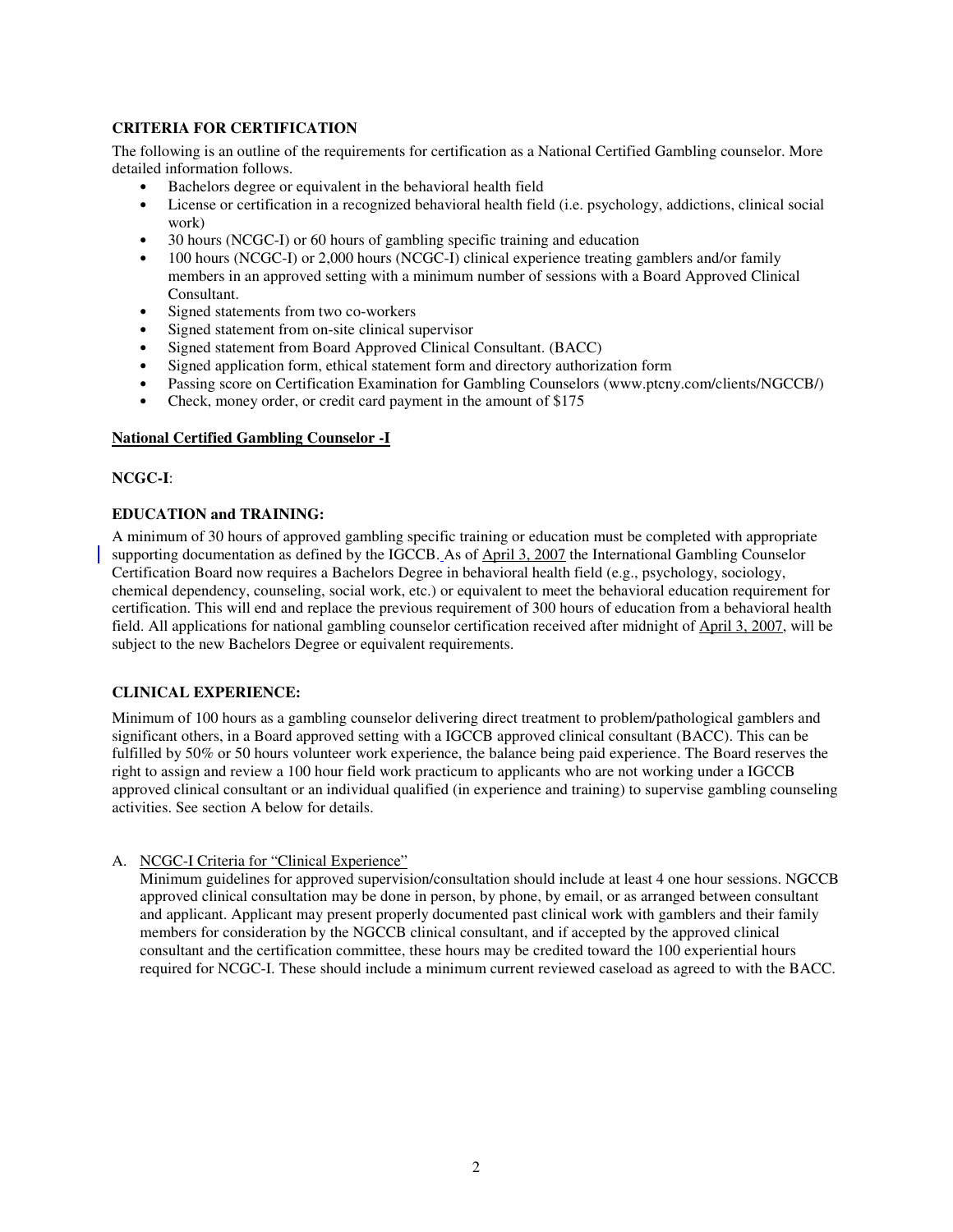#### **National Certified Gambling Counselor –II**

#### **NCGC-II:**

#### **EDUCATION and TRAINING:**

A minimum of 60 hours of approved gambling specific training or education must be completed with appropriate supporting documentation as defined by the certification committee. As of April 3, 2007 the National Gambling Counselor Certification Board now requires a Bachelors Degree in behavioral health field (e.g., psychology, sociology, chemical dependency, counseling, social work, etc.) or equivalent to meet the behavioral education requirement for certification. This will end and replace the previous requirement of 300 hours of education from a behavioral health field. All applications for national gambling counselor certification received after midnight of April 3, 2007, will be subject to the new Bachelors Degree or equivalent requirements.

#### **CLINICAL EXPERIENCE:**

Minimum of 2,000 hours (or one year full time equivalent) as a gambling counselor delivering direct treatment to problem/pathological gamblers and significant others, in a Board approved setting with a IGCCB approved clinical consultant. This can be fulfilled by 50% or 1000 hours volunteer work experience, the balance being paid experience. The Board reserves the right to assign and review a 100 hour field work practicum to applicants who are not working under a Board approved clinical consultant or an individual qualified (in experience and training) to supervise gambling counseling activities. See section B below for details.

#### B. NCGC-II Criteria for "Clinical Experience"

Minimum guidelines for approved supervision should include at least two one hour sessions per month for a minimum of 12 months (24 hrs.). IGCCB clinical consultation maybe done in person, by phone, by email, or as arranged between supervisor and applicant. Applicant may present properly documented past clinical work with gamblers and their family members for consideration by the IGCCB approved clinical consultant, and if accepted by the BACC (Board approved clinical consultant) and the IGCCB, these hours may be credited toward the 2,000 experiential hours required. These should include a minimum caseload as agreed to with the BACC. (Clinical Consultant guidelines will include reporting forms, case presentation guidelines, and suggested minimum caseloads.).

#### **DEFINITIONS**

*Direct treatment* to problem/pathological gamblers and significant others is defined as:

- 1. Face to face clock hours with gambling clients
- 2. Face to face clock hours with gamblers and/or their families.
- 3. All hours of documentation for gambling clients or family member to:
	- Patients chart

E.A.P./employer

Counselor supervisor

Referral agents/other mental health workers court/parole/probation officers

- 4. Any lengthy telephone interventions (30 min. or more, documented).
- 5. Assessments of clients for a gambling problem.
- 6. Preparation of discharge summaries, evaluations and/or aftercare plans for other agencies or care providers.
- 7. Review of gambling cases to medical or clinical director.
- 8. Case management services to managed care providers or utilization review for gambling cases.
- 9. Lectures/educational sessions for gamblers or their family members, in treatment on areas of addiction, or mental health and recovery.
- 10. Treatment planning sessions with the treatment team.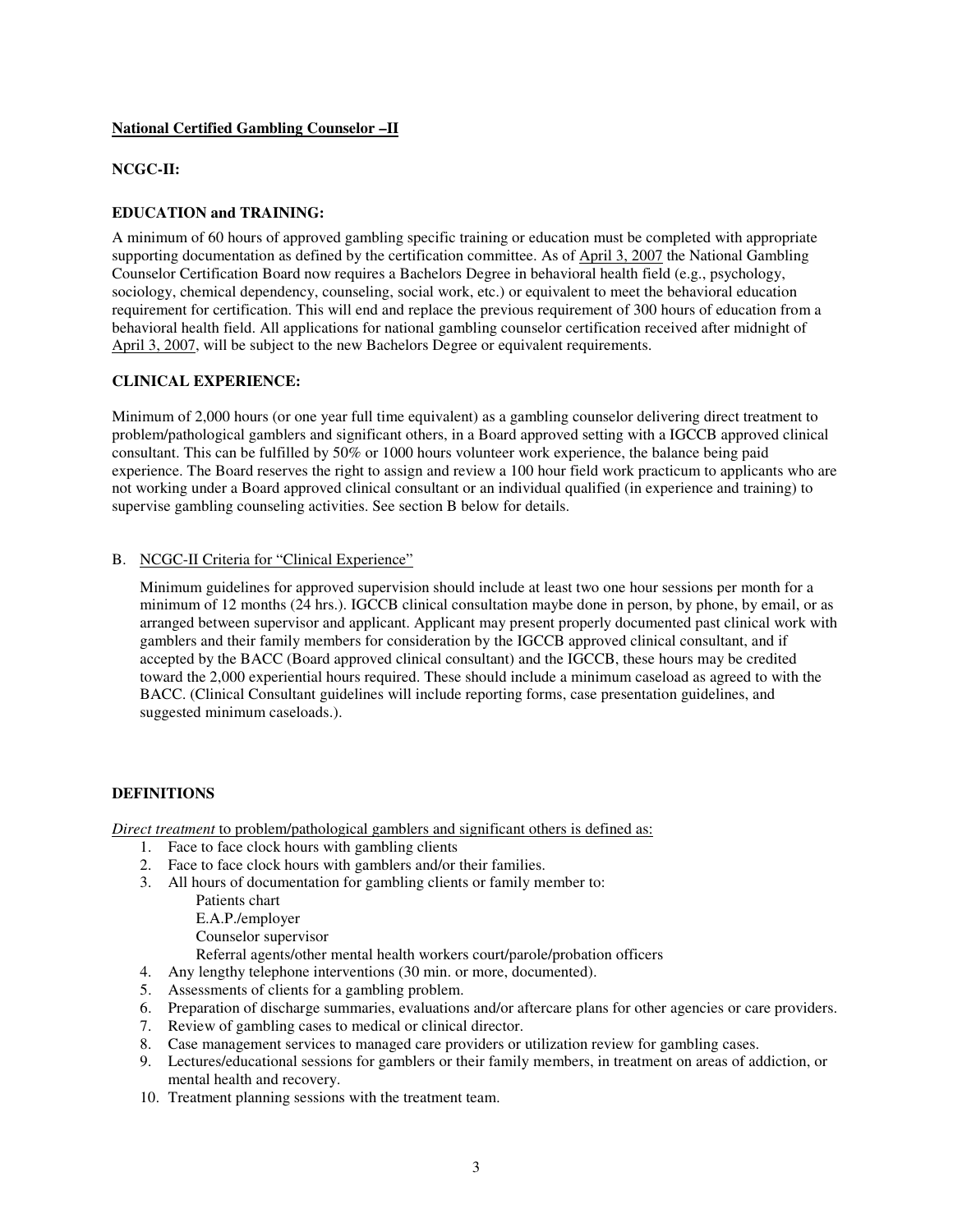#### **ALL APPLICATIONS**

- 1. Applicants must have completed a supervised counseling internship at an approved site. College credit internships can be used either as educational contact hours or supervised experience but not both.
- 2. All applicants will be expected to abide by the Certified Gambling Counselors code of ethics.
- 3. Counselors must be re-certified every three years through evidence of 60 hours of approved non-repetitive continuing education, 30 of these hours must be gambling specific approved hours. 15 of the above hours should be from national or regional conferences where recent research and treatment approaches are discussed. The remaining 30 hours (nonspecific) can be obtained through a variety of methods including: college courses, conferences, seminars, training programs, etc. in the behavioral health field. All of the continuing education and training requirements **must be new and non-repetitive**, and must also be related to counselor competency areas as listed in the appropriate section.
- 4. Applicants must have proof of a bachelors degree in behavioral health field or equivalency\* as well as their hours of experience as a gambling counselor.
- 5. Certification may be suspended or revoked upon the recommendation of the Board for violation of the code of ethics. (This code is meant to complement those existing codes for M. D's, Ph.D.'s, L.C.S.W.'s, and C.A.C.'s, not replace or compete.)
- 6. Applicants who have been denied certification by the Board may apply for re-examination without prejudice. The decision of the Board in all matters is final and irrevocable.

#### **BOARD APPROVED CLINICAL CONSULTANTS (BACC) CRITERIA**

The Gambling Counselor Certification Board lists the following requirements for IGCCB approved clinical consultants:

- 1. Have obtained a graduate degree or equivalent (advanced certification in addictions or mental health including their recognition at a supervisors level by a state or national certification organization), from the human service/behavioral health field from an accredited institution of higher education.
- 2. Maintain a NCGC-II (National Gambling Counselor Certification) and appropriate state licensure or certification as a qualified health professional or equivalent.
- 3. Demonstrated experience of at least three years as a supervisor in a clinical setting with completion of a course, class, in-service education or seminar on "how to do clinical supervision" of at least 6 hours in duration; and those bachelors level supervisors must have evidence of advanced certification in addictions or mental health including their recognition at a supervisors level by a state or national certification organization.
- 4. Have demonstrated expertise in the content area of pathological gambling. Such evidence should include, but need not be limited to employment in a gambling treatment program/individual practice with; published papers, original research, or articles on clinical subject matter, presented at a state, national and international conference on the clinical aspects of theory, research and/or treatment of pathological gamblers and their families. Such evidence must be submitted to and be approved by the Board.

#### **COMPETENCY REQUIREMENTS**

#### Communication

The gambling counselor shall be able to communicate in a variety of situations to assure that the needs of pathological or problem gamblers, their families and/or significant others are met and that continuity of care is maintained through case collaboration with other health care providers. Applicants will be able to demonstrate the following:

• Speak, read and write with proficiency, to establish communication readily, and to maintain records and written reports.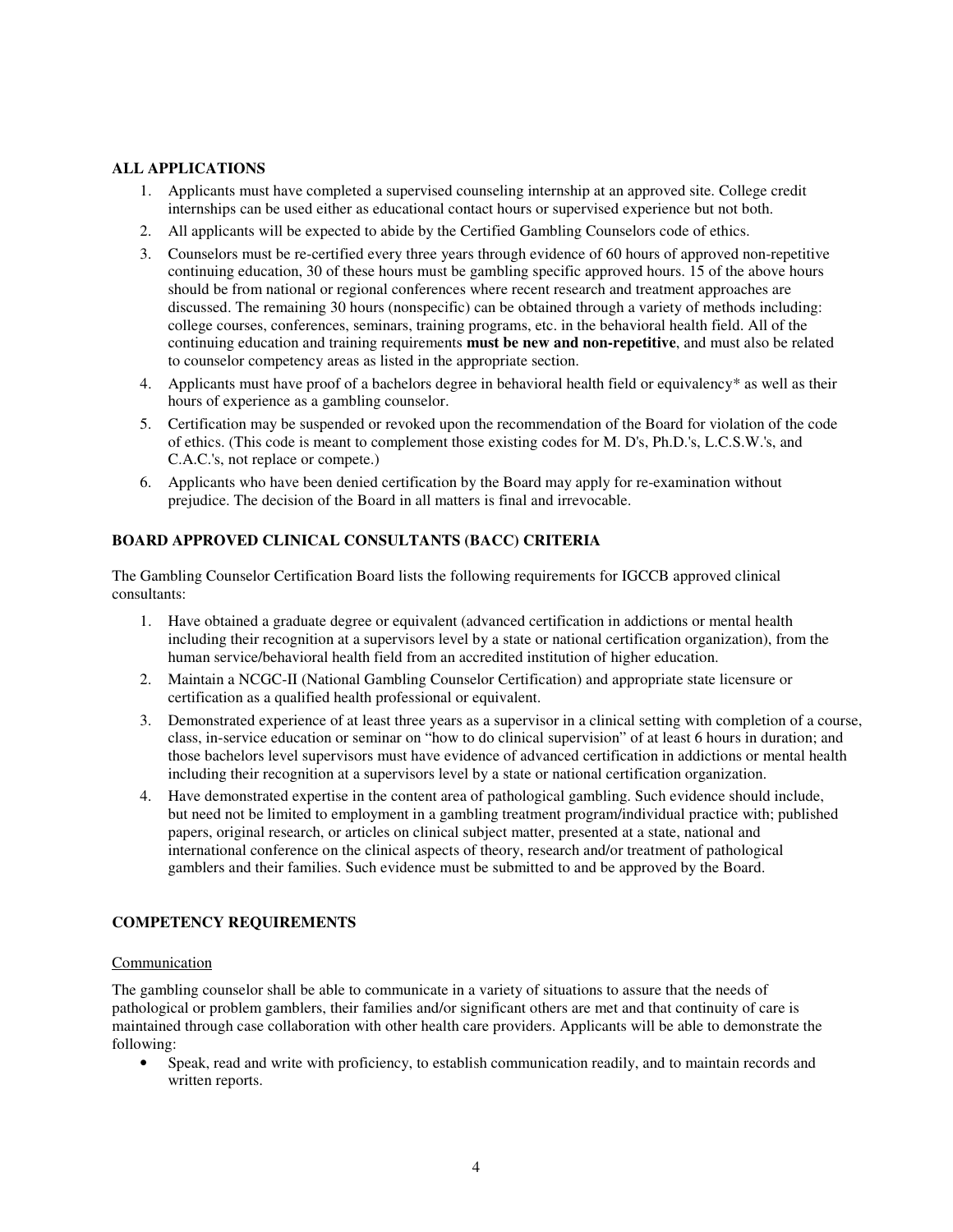- Knowledge of gambling, problem gambling and pathological gambling: treatment and rehabilitation/recovery, understanding the history, prevalence and social impact of gambling in the United States, as well as the significant literature in the field.
- Understanding the history and theoretical basis for treatment of pathological/problem gamblers, as well as familiarity with current research in the field.
- The effect of problem/pathological gambling on the gambler personally, interpersonally, financially, as well as management of the disorder, and the recovery process.
- Understanding other addictions and an ability to demonstrate a thorough knowledge of addiction, treatment, relapse and the recovery process.
- Knowledge of sociocultural values and attitude systems related to: finances; pathological/problem gambling and spiritual concerns.
- Knowledge of effective medical, psychological social service and spiritual management of pathological/problem gamblers, as well as the recovery process.
- Knowledge of sociocultural values and effective medical, psychological, social service and spiritual management of the family of the pathological/problem gambler.
- Knowledge of the effect of pathological/problem gambling on occupational and legal concerns.

#### Assessment and Evaluation

To insure appropriate services to meet the needs of clients, the ability to evaluate and assess the needs and problem stage of the client in therapy is a requirement.

- Knowledge of human growth and development.
- Knowledge of family dynamics and interaction.
- Knowledge of pathological and problem gambling
- Knowledge of stages of change theory with problem and pathological gamblers and families
- Knowledge of motivational enhancement
- Knowledge of the signs and symptoms of alcohol use, abuse and addiction.
- Analytical skills
- Case history methodology
- Ability to recognize appropriate treatment modalities
- Evaluation of client's progress
- Goal setting, contracting and problem solving

#### Treatment Planning

The gambling counselor shall be able to actively involve clients in the development of the individualized treatment plan.

- Share information and evaluation results with client and interpret material to those involved.
- Inform clients of their legal rights regarding acceptance of and participation in a treatment or recovery program.
- Assist clients in making arrangements to pay for counseling or treatment.
- Inform clients of their rights and privileges regarding confidentiality.

#### Information and Referrals

Clients have a multitude of needs and issues that often require a multidisciplinary approach. Appropriate agencies must be recognized and utilized by the counselor in meeting those needs through an understanding of the principles of information and referral.

- Outreach skills: ability to choose appropriate methods of recruiting clients and mobilizing community resources.
- Knowledge of referral sources most appropriate for client needs.
- Skill in interpreting referral sources and their functions to client in relationship to their needs.
- Ability to follow up and provide advocacy to insure responsiveness of service providers.
- Ability to evaluate outcome of treatment strategy and determine degree of effectiveness of treatment.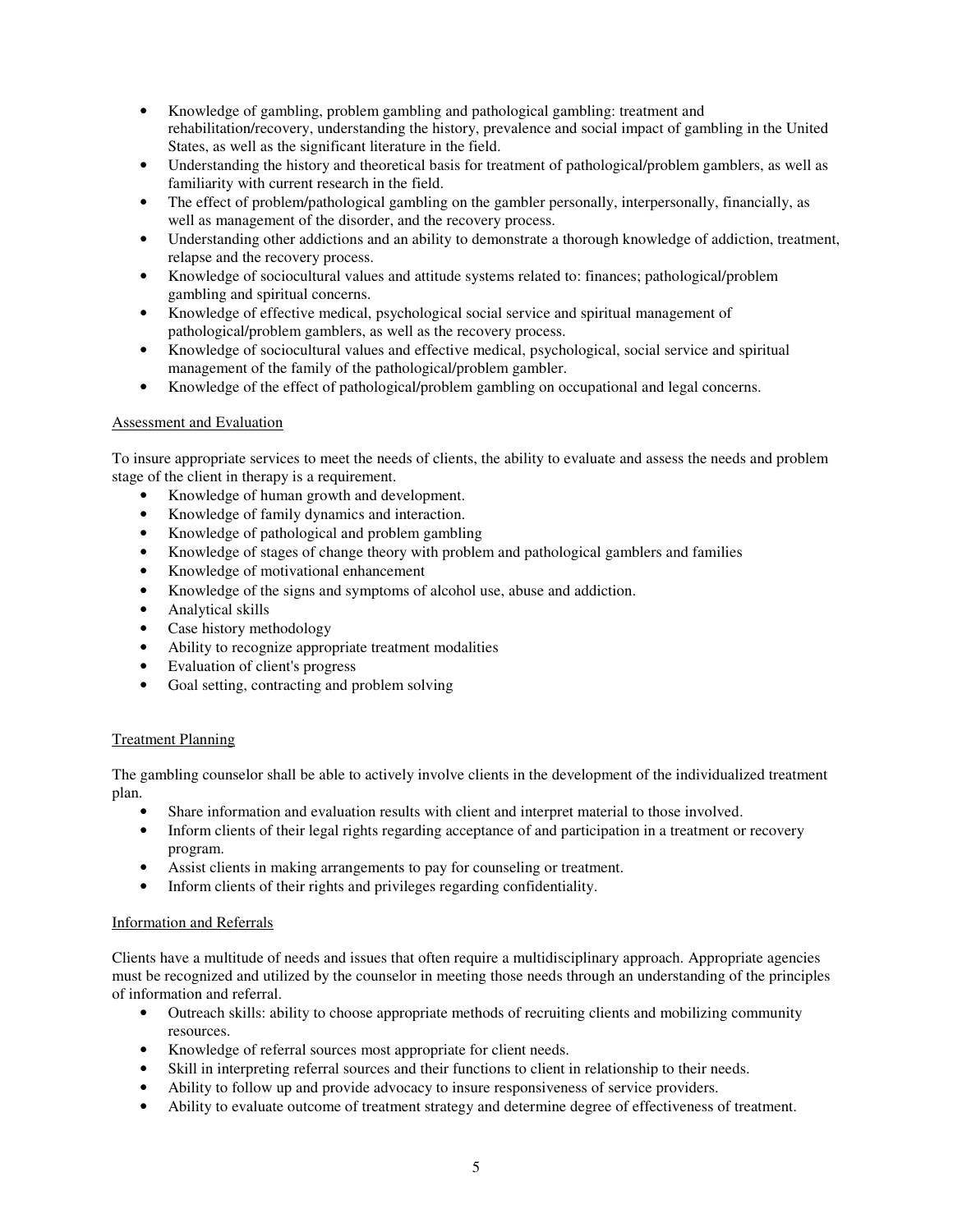#### Counseling and Treatment

The gambling counselor shall have knowledge of and possess skills of various counseling techniques. Applicants shall be able to demonstrate their knowledge of and ability to utilize counseling and treatment skills to include:

- Ability to establish a genuine therapeutic relationship with the client.
- Knowledge and ability to use counseling techniques to educate, elicit feelings, facilitate self-understanding, and motivate the client.
- Knowledge of and ability to locate and develop basic informational support systems (materials, consultation resources etc.).
- Skill in individual and/or group counseling methods including techniques of working with spouses and families.
- Ability to coordinate a client's continuum of treatment and or services.
- Knowledge of and ability to participate in various inpatient and outpatient treatment processes; knowledge of their rationale, relation to other methods, and their limitations.
- Understand the steps, traditions and philosophy of Gamblers Anonymous, its relation to various treatments, and the programs of Gam-Anon and Gam-A-Teen, as well as other Self-Help Groups i.e., A.A., N.A. etc.
- Knowledge of long range rehabilitative processes, including awareness of needs for medical care, post treatment crisis, relapse, and problems of readjustment.

#### Counseling Activities

The following describes the tasks for which the gambling counselor is certified. They are identified here for the understanding of employers and learning institutions. Any clinical position in a treatment program may include gambling counseling as a major role. A gambling counselor may also be a supervisor or administrator if they are qualified in such roles. The NCPG does not certify these positions.

- 1. Intake
- 2. Develop treatment plans
- 3. Facilitate logistics of treatment
- 4. Individual, family and group counseling
- 5. Continuous client evaluation
- 6. Referral
- 7. Crisis intervention
- 8. Case management
- 9. Client follow-up contact
- 10. Work with families and significant others
- 11. Seek and use collateral support (employer, friends etc.)
- 12. Record keeping and reports
- 13. Coordination of treatment plan
- 14. Outreach
- 15. Case consultation
- 16. Identify treatment gaps and overlaps
- 17. Assist in program development
- 18. Identify and coordinate community resources
- 19. Education and efforts towards prevention
- 20. Training and education on pathological and problem gambling
- 21. Program evaluation and consultation
- 22. Assessment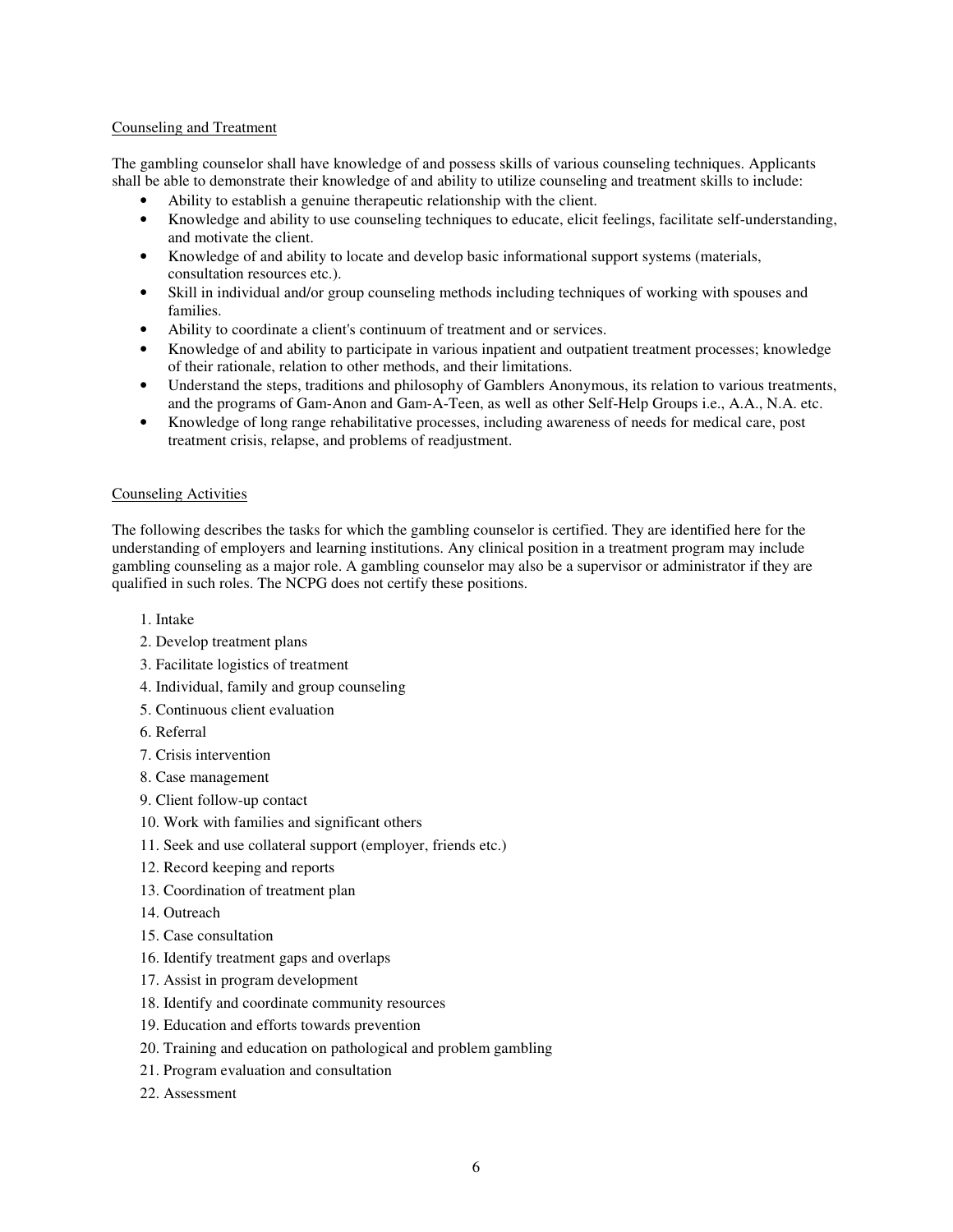#### **EXAMINATIONS**

Passing score of the International Certification Examination for Gambling Counselors is required and must be submitted to the IGCCB office with your application. Details of registration location and date for the examination can be found by writing: Professional Testing Corporation 1350 Broadway, 17<sup>th</sup> Floor, New York, NY 10018 (212) 356-0660 or visiting the PTC website at www.ptcny.com. There is an examination fee of \$210 (for NAADAC and NCPG Members) and \$310 (for non-members). Please contact the NCPG for membership information www.ncpgambling.org or 202-547-9204

#### **INTERNATIONAL GAMBLING COUNSELOR CERTIFICATION BOARD**

Below you will find instructions for completing your application for gambling counselor certification. Your file will remain active for a period of two years. If at the end of two years your file is incomplete you will be notified that you will have to reapply when your documentation is complete.

While your application is in process you may expect to receive a notice informing you of any missing documentation. Applications will be processed only after all material has been received. Please allow 4-6 weeks for processing of completed application.

#### **NCGC-I INSTRUCTIONS**

Below you will find instructions for completing your application for NCGC-I status. This designation awards recognition to the commitment made to the counseling needs of the problem gambler and family. Candidates are required to:

- Have completed their training requirements (Bachelors degree in behavioral health, 30 hours of gambling specific training)
- Selected a board approved clinical consultant A list of such Board approved clinical consultants is available through the NCPG office at (202) 547-9204
- Be working in a clinical setting.
	- 1. Upon completion of the 100 hours of required clinical experience the applicant and Board Approved Clinical Consultant must then notify the IGCCB and submit (S4, S.5, and S.6 forms).
	- 2. Complete the APPLICATION for NCGC- I, enclose non-refundable check, credit card or money order for one hundred eighty dollars (\$180.00) and return to the IGCCB Certification Board.
	- 3. Read the enclosed information on "Ethical Standards (A.2) for NCGC-I / NCGC-II", and sign the statement of compliance in Section I of the APPLICATION.
	- 4. Documentation of approved training in gambling counseling must be submitted with your APPLICATION. Applicants must have a minimum of 30 clock hours of gambling specific training. Properly documented formal in-service training will be accepted as partial fulfillment of this requirement.
	- 5. A CONFIRMATION OF EMPLOYMENT LETTER must be sent to the Board by either the Director of your agency or the Personnel Department. This letter should state the dates of your employment and your official duties. For those in a private practice setting, send this letter on your official letterhead.
	- 6. Should this be a volunteer position the Director should indicate so in his letter. In cases where the Director and the Supervisor are one in the same, that individual must complete the EVALUATOR'S STATEMENT (S.1 & S.2), DOCUMENTATION OF EMPLOYMENT LETTER , and the DELINEATION OF RESPONSIBILITIES (S.3)
	- 7. For those working in a private practice setting, a previous clinical supervisor or a third peer may complete forms S.1, S.2, and S.3.
	- 8. The counselor will then, based upon NGCCB approval and notification of successful passing of the exam, be awarded NCGC- I status. A confirmation letter and certificate will be sent to the applicant once all requirements have been met.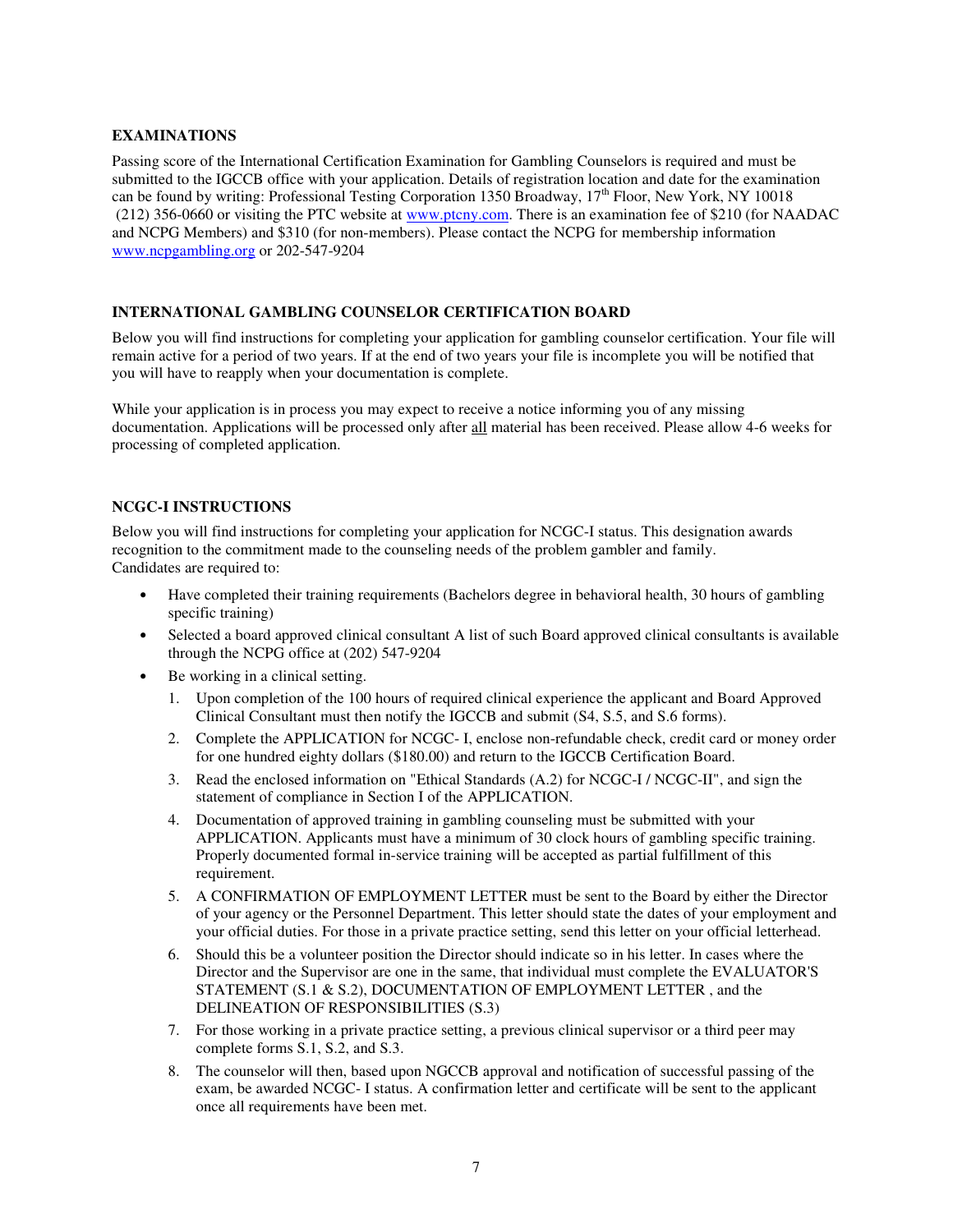#### **NCGC- II INSTRUCTIONS**

Below you will find instructions for completing your application for NCGC-II status. This designation awards recognition to the commitment made to the counseling needs of the problem gambler and family. Candidates are required to:

- Have completed their training requirements (Bachelors degree in behavioral health, 60 hours of gambling specific training)
- Selected a board approved clinical consultant. A list of such Board approved clinical consultants is available through the NCPG office at (202) 547-9204
- Be working in a clinical setting.
	- 1. Upon completion of the 2,000 hours of required clinical experience the applicant and Board Approved Clinical Consultant (BACC) must then notify the IGCCB and submit all required documentation (S4, S.5, and S.6 forms).
	- 2. Complete the APPLICATION FOR NCGC- II, enclose non-refundable check, credit card or money order for one hundred eighty dollars (\$180.00) and return to the IGCCB Certification Board.
	- 3. Read the enclosed information on "Ethical Standards (A.2) for NCGC-I / NCGC-II", and sign the statement of compliance in Section I of the APPLICATION.
	- 4. Documentation of approved training in gambling counseling must be submitted with your APPLICATION. Applicants must have a minimum of 60 clock hours of gambling specific training. Properly documented formal in-service training will be accepted as partial fulfillment of this requirement.
	- 5. A CONFIRMATION OF EMPLOYMENT LETTER must be sent to the Board by either the Director of your agency or the Personnel Department. This letter should state the dates of your employment and your official duties. For those in a private practice setting, send this letter on your official letterhead.
	- 6. The C1 and C2 are to be completed by two of your co-workers. These forms are to be returned directly to the Board by the evaluators.
	- 7. Should this be a volunteer position the Director should indicate so in his letter. In cases where the Director and the Supervisor are one in the same, that individual must complete the EVALUATOR'S STATEMENT (S.1 & S.2), DOCUMENTATION OF EMPLOYMENT LETTER , and the DELINEATION OF RESPONSIBILITIES (S.3)
	- 8. For those working in a private practice setting, a previous clinical supervisor or a third peer may complete forms S.1, S.2, and S.3.
	- 9. The counselor will then, based upon NGCCB approval and notification of successful passing of the exam, be awarded NCGC- II status. A confirmation letter and certificate will be sent to the applicant once all requirements have been met

#### **PLEASE KEEP COPIES OF ALL DOCUMENTS SUBMITTED FOR YOUR FILES. DO NOT SEND ORIGINALS, SEND COPIES**. Permission is granted to reproduce these forms.

The Board reserves the right to ask for the credentials of any individual signing that they have supervised you in your gambling counseling duties. Please be sure the names listed on the application correspond to those on the forms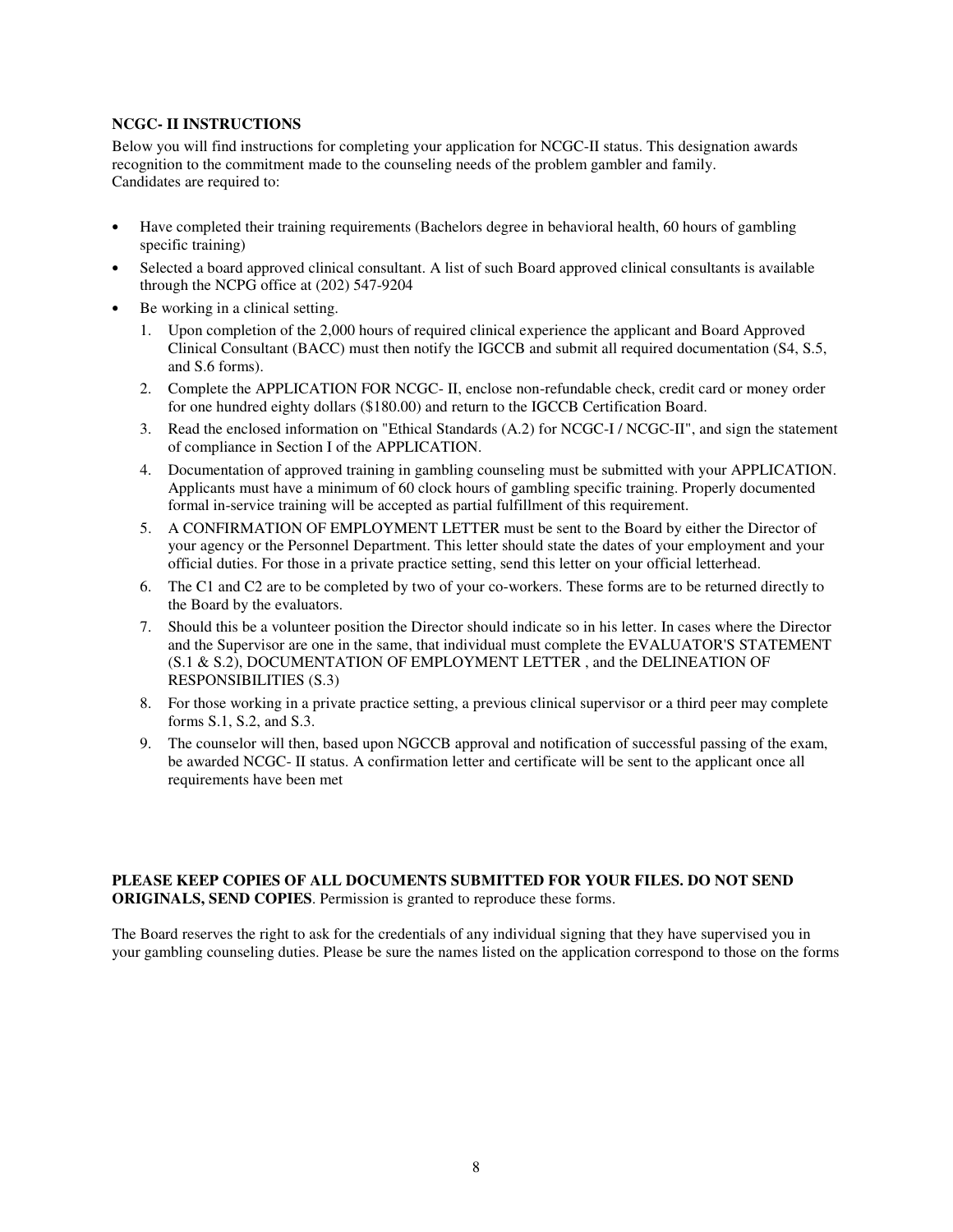#### **CHECK LIST**

#### **SUBMITTED BY** *APPLICANT*

- NCGC Application (form **A.1**),
- Professional Code and Ethical Standards (form **A.2**),
- Permission form for National Directory of NCGC counselors (form **A.3**),
- Your non-refundable payment in the amount of **\$175.00**.
- Evidence of a bachelors degree or equivalent: example **Copies** of transcripts, diplomas, certificates of completion and letters as appropriate, documenting the satisfactory completion of the educational and training experience listed. Do Not Send Originals.
- For NCGC-I evidence of 30 hours Gambling specific training or for NCGC-II evidence of 60 hours Gambling specific training
- $\Box$  Copy of the passing test score of the National Certification Gambling Counselor Examination must be sent to IGCCB office

#### **SUBMITTED BY** *CO-WORKERS / PEERS* (one form per peer)

- **D** Peer Evaluator's Statement (form **C.1**)
- Peer Evaluator's Statement (form **C.2**)

#### **SUBMITTED BY** *CLINICAL SUPERVISOR* **\***

- Clinical Supervisor Statement (form **S.1**)
- Delineation of Responsibilities (form **S.2**)
- Professional Code and Ethical Standards (form **S.3**) *\* For private practitioners a previous clinical supervisor or 3rd peer may complete the S.1, S.2, and S.3 forms*

#### **SUBMITTED BY** *BOARD APPROVED CLINICAL CONSULTANT (BACC)*

- BACC Statement (form **S.4)**
- Delineation of Responsibilities (form **S.5)**
- Professional Code and Ethical Standards (form **S.6**)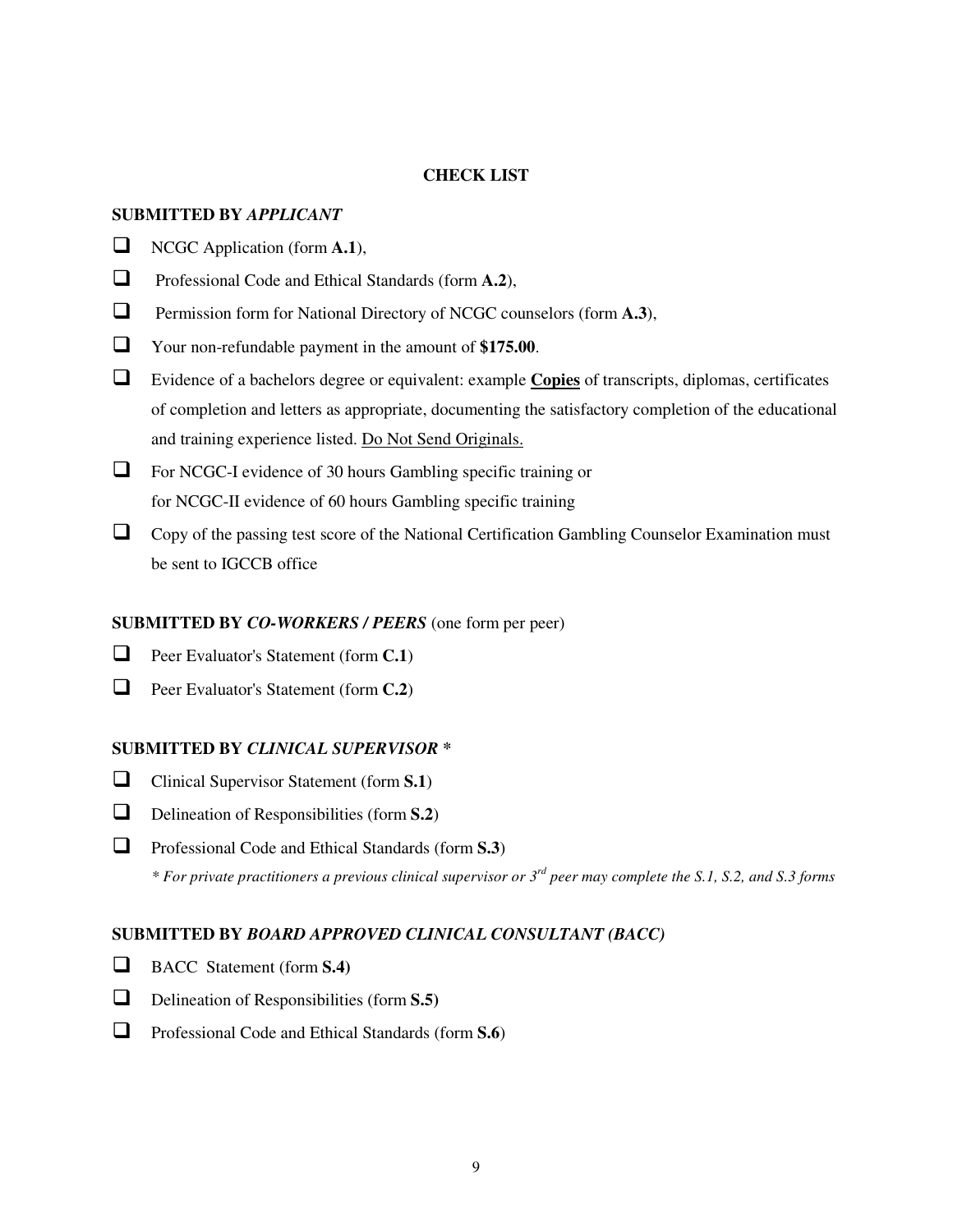## **APPLICATION (A.1)**

*To Be Completed By Applicant* 

**Today's Date: \_\_\_\_\_\_/\_\_\_\_\_\_/\_\_\_\_\_\_\_\_** 

| ,我们也不能在这里的人,我们也不能在这里的人,我们也不能在这里的人,我们也不能在这里的人,我们也不能在这里的人,我们也不能在这里的人,我们也不能在这里的人,我们也                                                                                                                                                                                                                |        |                |                |
|--------------------------------------------------------------------------------------------------------------------------------------------------------------------------------------------------------------------------------------------------------------------------------------------------|--------|----------------|----------------|
|                                                                                                                                                                                                                                                                                                  |        |                |                |
|                                                                                                                                                                                                                                                                                                  |        |                |                |
|                                                                                                                                                                                                                                                                                                  |        |                |                |
|                                                                                                                                                                                                                                                                                                  |        |                |                |
|                                                                                                                                                                                                                                                                                                  |        |                |                |
|                                                                                                                                                                                                                                                                                                  |        | NCGC-II        |                |
|                                                                                                                                                                                                                                                                                                  | Yes    | N <sub>o</sub> |                |
| Board Approved Clinical Consultant (Please see list): ___________________________<br><b>Applying for:</b> (circle one) NCGC-I<br>Are you currently licensed or certified?<br>If yes, please list your licenses or credentials. Indicate numbers and whether they are State or<br>National level. |        |                |                |
| License/Credential                                                                                                                                                                                                                                                                               | Number |                | State/National |

**The International Gambling Counselor Certification Board C/o NCPG 730 11th Street, NW Suite 601 Washington, DC 20001 Email: certification@ncpgambling.org** 

*All inquiries should be in writing and forwarded to the address listed above*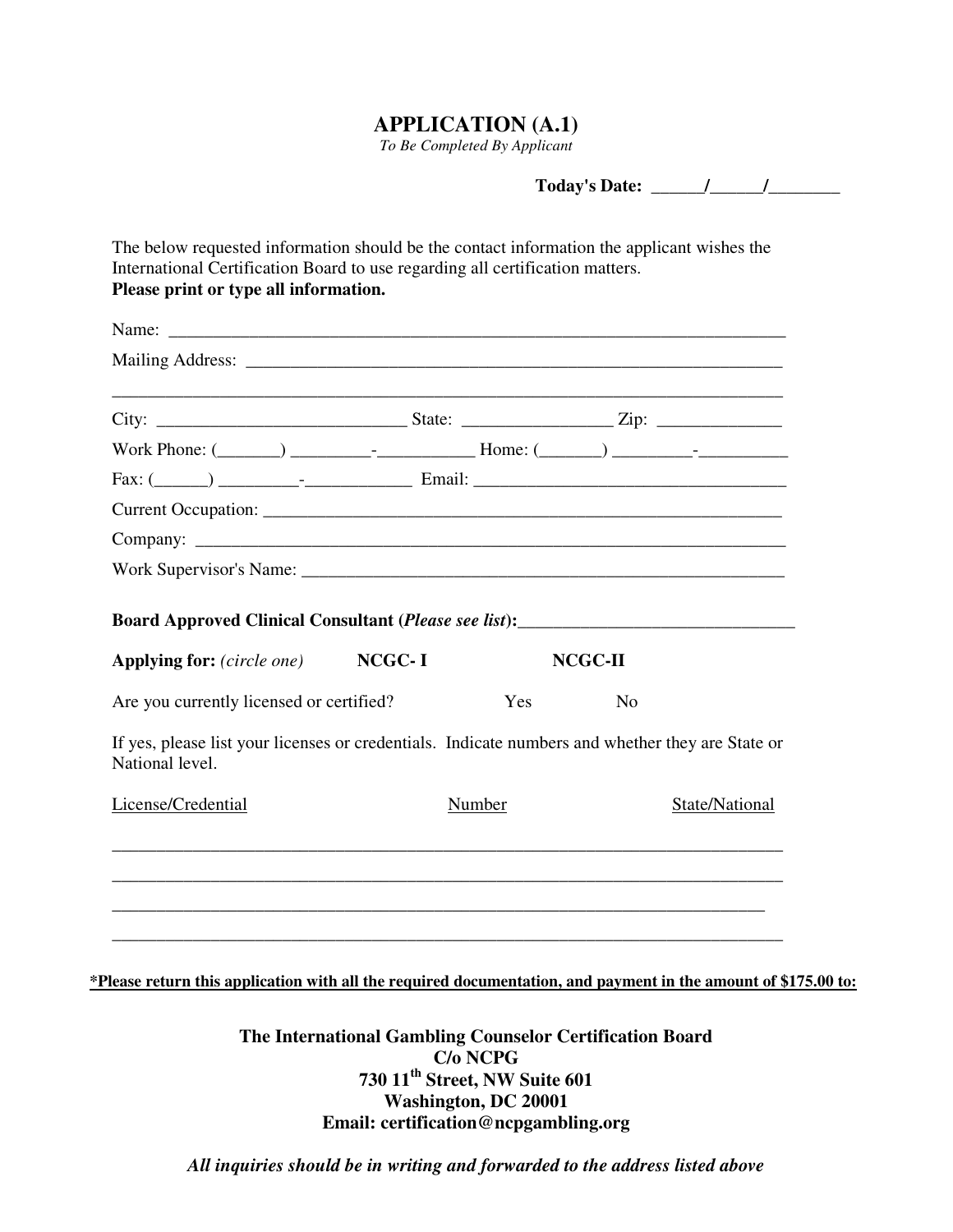## **PROFESSIONAL CODE AND ETHICAL STANDARDS (A.2)**

*To be read and signed by the applicant* **Please print or type** 

Applicant:

- 1. I shall support all efforts toward a primary goal of recovery for clients and families.
- 2. I shall conform to all rules and regulations pertaining to the confidentiality of all records, materials and communications concerning clients.
- 3. I shall demonstrate respect for clients by maintaining an objective, non-possessive professional relationship at all times.
- 4. I shall not discriminate among clients or professionals on the basis of race, color, creed, age, sex or sexual orientation.
- 5. I shall respect the rights and view of other gambling counselors and professionals.
- 6. I shall respect institutional policies and will cooperate with management functions.
- 7. I maintain a genuine interest in helping persons with gambling problems and will help those affected to help themselves.
- 8. I shall assess my own personal and vocational strengths, limitations, and biases. I will recognize when it is in the clients best interest to refer or release him/her to another counselor or program.
- 9. I shall take responsibility for continued professional growth through further education or training.
- 10. I commit to providing the highest quality of care through both personal effort and utilization of any other health professionals or services which may assist the client in his/her recovery plan.
- 11. I do not use alcohol, drugs nor gamble in a manner that will reflect adversely on the credibility and integrity of the profession.

\_\_\_\_\_\_\_\_\_\_\_\_\_\_\_\_\_\_\_\_\_\_\_\_\_\_\_\_\_\_\_\_\_\_\_\_\_\_\_\_\_\_\_\_\_\_\_\_\_\_\_\_\_\_\_\_

*Applicant's Signature* Date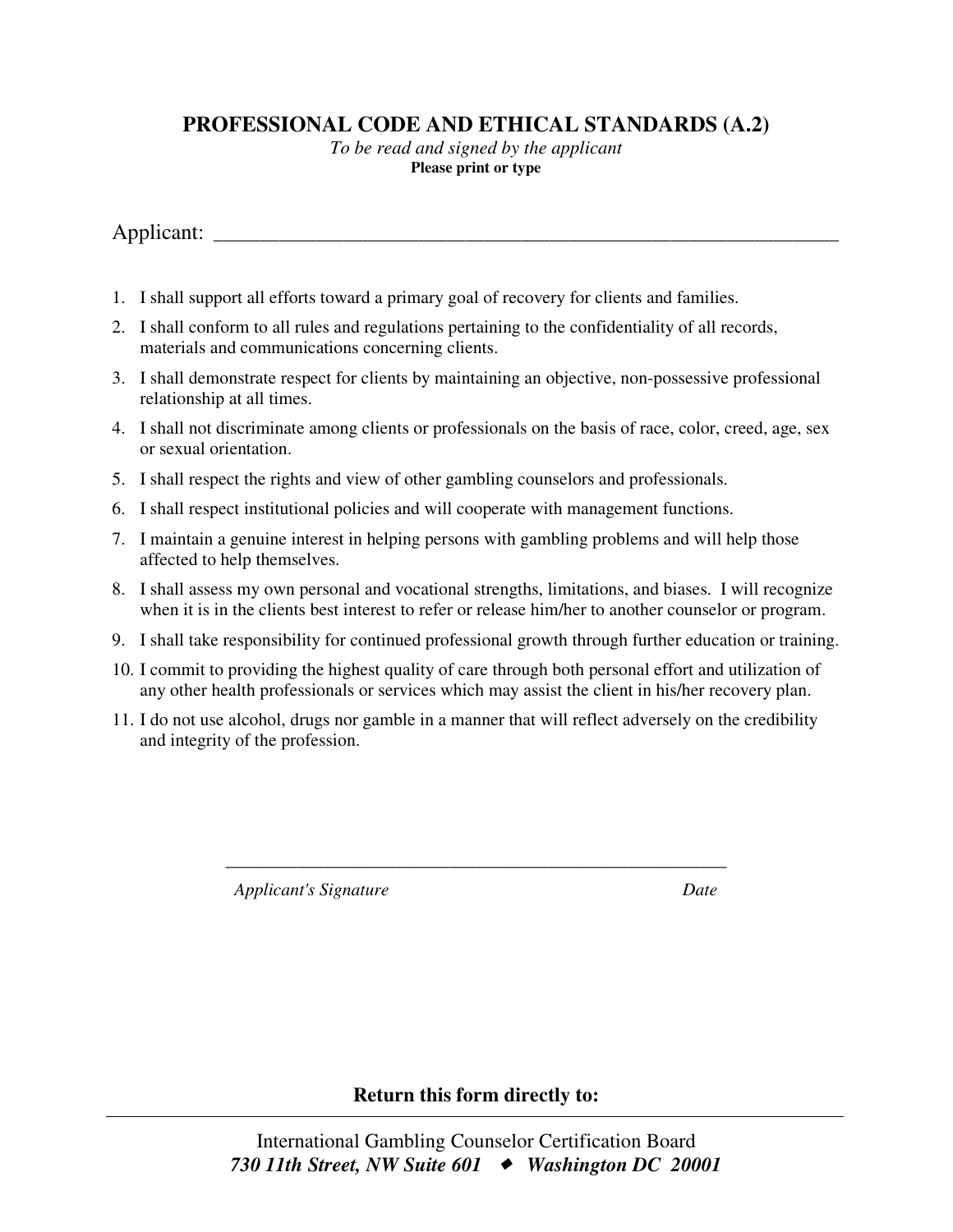## **NCGC DIRECTORY AUTHORIZATION (A.3)**

*To be completed by applicant*  **Please print or type all information** 

The Certification Board has authorized the National Council on Problem Gambling to offer a directory of NCGC counselors. This directory will be maintained on the NCPG website. In order to ensure our records are accurate, please fill out the form below to have your name included in the directory. Please note this directory will remain property of the Certification Board and will not be used or sold without their permission.

- *No*, I do not wish to be listed in the NCGC Directory.
- *Yes*, please include me in the NCGC Directory.
- $\Box$  Please contact me with continuing education opportunities.

(Please list the information below as you wish it to appear in the directory)

| Signature | Date |
|-----------|------|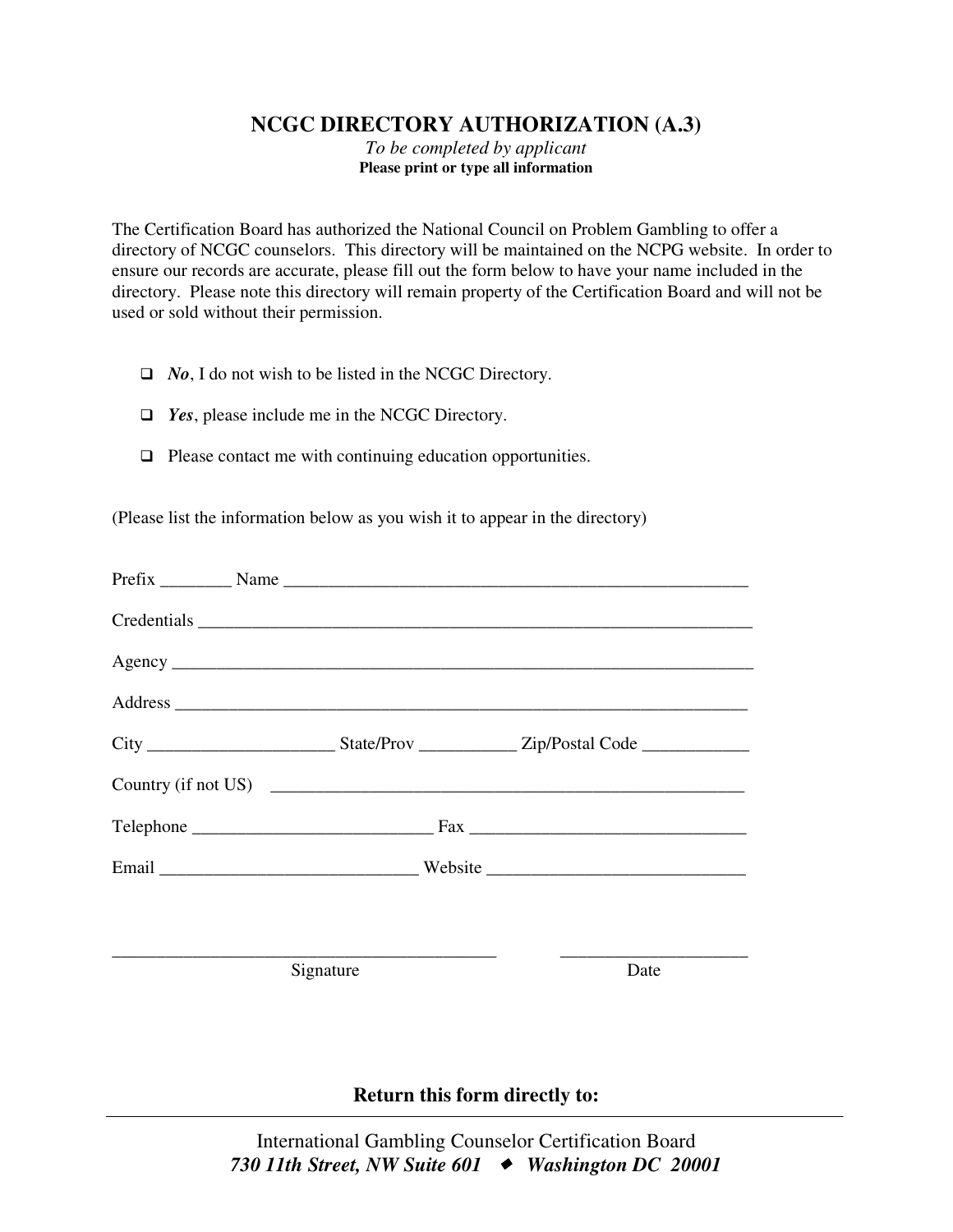## **PEER EVALUATOR'S STATEMENT (C.1)**  *To be completed by current co-worker (one form per peer)*  **CONFIDENTIAL EVALUATION**

## **DO NOT RETURN THIS FORM TO THE APPLICANT**

Applicant Name: \_\_\_\_\_\_\_\_\_\_\_\_\_\_\_\_\_\_\_\_\_\_\_\_\_\_\_\_\_\_\_\_\_\_\_\_\_\_\_\_\_\_\_\_\_\_\_\_\_\_\_\_\_\_\_\_\_\_\_ I hereby certify that I have been in a position to observe and have first hand knowledge of the above named person's work at the \_\_\_\_\_\_\_\_\_\_\_\_\_\_\_\_\_\_\_\_\_\_\_\_\_\_\_\_\_\_\_\_\_\_\_\_\_\_\_\_\_\_\_\_\_\_\_\_\_\_\_\_\_\_\_\_\_\_\_\_\_\_\_\_\_\_\_\_\_\_ (Name of Work Setting) During the time period from  $\frac{1}{\sqrt{2}}$  =  $\frac{1}{\sqrt{2}}$  to  $\frac{1}{\sqrt{2}}$  =  $\frac{1}{\sqrt{2}}$  =  $\frac{1}{\sqrt{2}}$  =  $\frac{1}{\sqrt{2}}$  =  $\frac{1}{\sqrt{2}}$  =  $\frac{1}{\sqrt{2}}$  =  $\frac{1}{\sqrt{2}}$  =  $\frac{1}{\sqrt{2}}$  =  $\frac{1}{\sqrt{2}}$  =  $\frac{1}{\sqrt{2}}$  =  $\frac{1}{\sqrt{2}}$ My relation to the person was \_\_\_\_\_\_\_\_\_\_\_\_\_\_\_\_\_\_\_\_\_\_\_\_\_\_\_\_\_\_\_\_\_\_\_\_\_\_\_\_\_\_\_\_\_\_\_\_\_\_\_\_\_ (Co-worker) The information I am giving is my best judgment of the above named person's capabilities to be certified as a national gambling counselor. During the above time period I certify that I have knowledge of the applicant providing services as a counselor working with gamblers/families and have no reservations about the applicant meeting the standards of the NGCCB. \_\_\_\_\_\_\_\_\_\_\_\_\_\_\_\_\_\_\_\_\_\_\_\_\_\_\_\_\_\_\_\_\_\_\_\_\_\_\_\_\_\_\_\_\_\_\_\_\_\_\_\_\_\_\_ (Printed Name) \_\_\_\_\_\_\_\_\_\_\_\_\_\_\_\_\_\_\_\_\_\_\_\_\_\_\_\_\_\_\_\_\_\_\_\_\_\_\_\_\_\_\_\_\_\_\_\_\_\_\_\_\_\_

(Signature)

\_\_\_\_\_\_\_\_\_\_\_\_\_\_\_\_\_\_\_\_\_\_\_\_\_\_\_\_ \_\_\_\_\_\_\_\_\_\_\_\_\_\_\_\_\_\_\_\_\_\_\_\_ (Title) (Date)

\_\_\_\_\_\_\_\_\_\_\_\_\_\_\_\_\_\_\_\_\_\_\_\_\_\_\_\_\_\_\_\_\_\_\_\_\_\_\_\_\_\_\_\_\_\_\_\_\_\_\_\_\_\_ (Agency)

\_\_\_\_\_\_\_\_\_\_\_\_\_\_\_\_\_\_\_\_\_\_\_\_\_\_\_\_\_\_\_\_\_\_\_\_\_\_\_\_\_\_\_\_\_\_\_\_\_\_\_\_\_\_ (Address of Agency)

\_\_\_\_\_\_\_\_\_\_\_\_\_\_\_\_\_\_\_\_\_\_\_\_\_\_\_\_\_\_\_\_\_\_\_\_\_\_\_\_\_\_\_\_\_\_\_\_\_\_\_\_\_ (Day Phone)

\*Please note: If you have reservations about the applicant please indicate your reasons on the back of this form.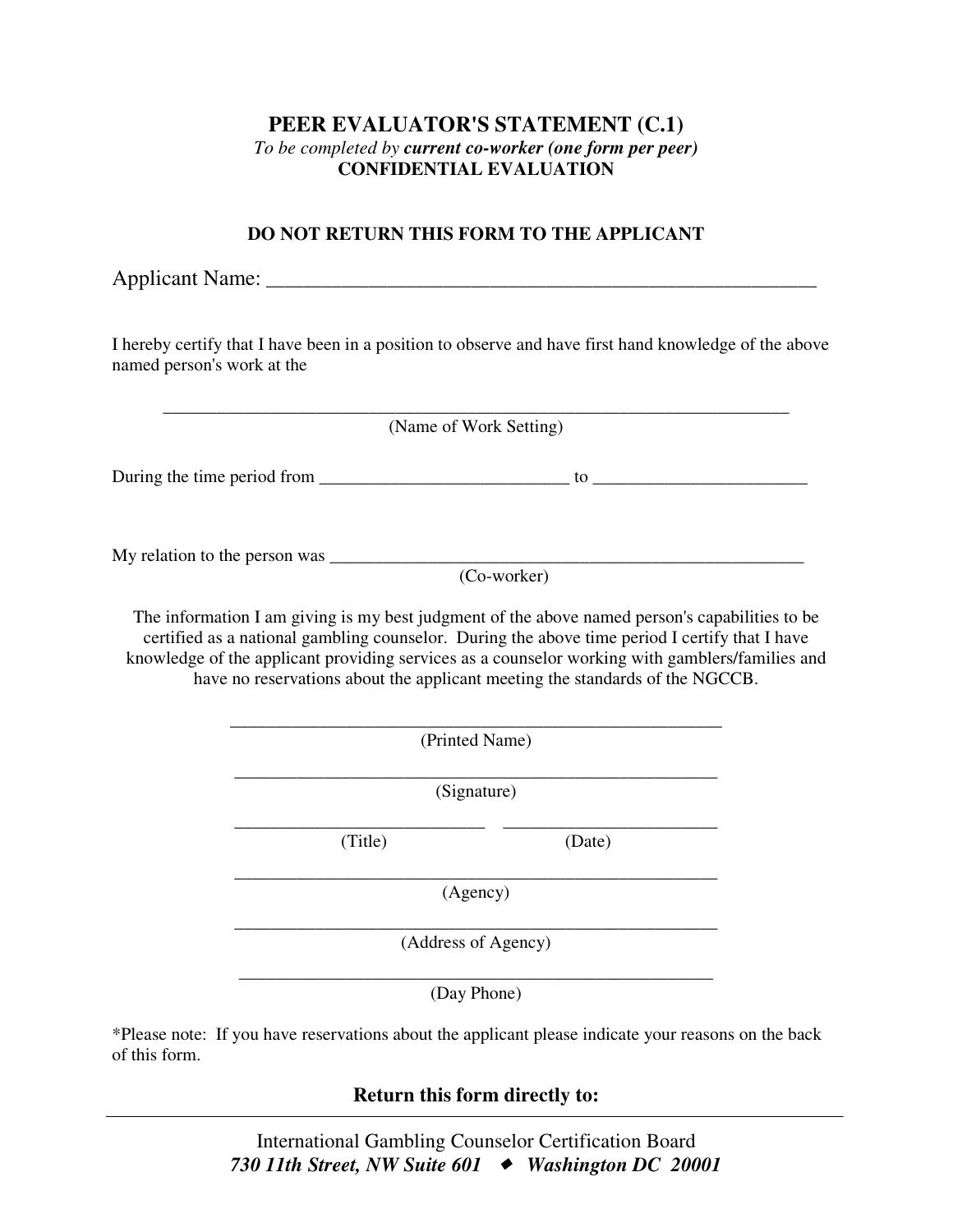## **PEER EVALUATOR'S STATEMENT (C.2)**  *To be completed by current co-worker (one form per peer)*  **CONFIDENTIAL EVALUATION**

## **DO NOT RETURN THIS FORM TO THE APPLICANT**

Applicant Name: \_\_\_\_\_\_\_\_\_\_\_\_\_\_\_\_\_\_\_\_\_\_\_\_\_\_\_\_\_\_\_\_\_\_\_\_\_\_\_\_\_\_\_\_\_\_\_\_\_\_\_\_\_\_\_\_\_\_\_

I hereby certify that I have been in a position to observe and have first hand knowledge of the above named person's work at the

|         | (Name of Work Setting)                                                                                                                                                                                                                                                                                                                                                                                |
|---------|-------------------------------------------------------------------------------------------------------------------------------------------------------------------------------------------------------------------------------------------------------------------------------------------------------------------------------------------------------------------------------------------------------|
|         |                                                                                                                                                                                                                                                                                                                                                                                                       |
|         |                                                                                                                                                                                                                                                                                                                                                                                                       |
|         | The information I am giving is my best judgment of the above named person's capabilities to be<br>certified as a national gambling counselor. During the above time period I certify that I have<br>knowledge of the applicant providing services as a counselor working with gamblers/families<br>and have no reservations about the applicant meeting the standards of the NGCCB.<br>(Printed Name) |
|         | (Signature)                                                                                                                                                                                                                                                                                                                                                                                           |
| (Title) | (Date)                                                                                                                                                                                                                                                                                                                                                                                                |
|         | (Agency)                                                                                                                                                                                                                                                                                                                                                                                              |
|         | (Address of Agency)                                                                                                                                                                                                                                                                                                                                                                                   |
|         | (Day Phone)                                                                                                                                                                                                                                                                                                                                                                                           |

\*Please note: If you have reservations about the applicant please indicate your reasons on the back of this form.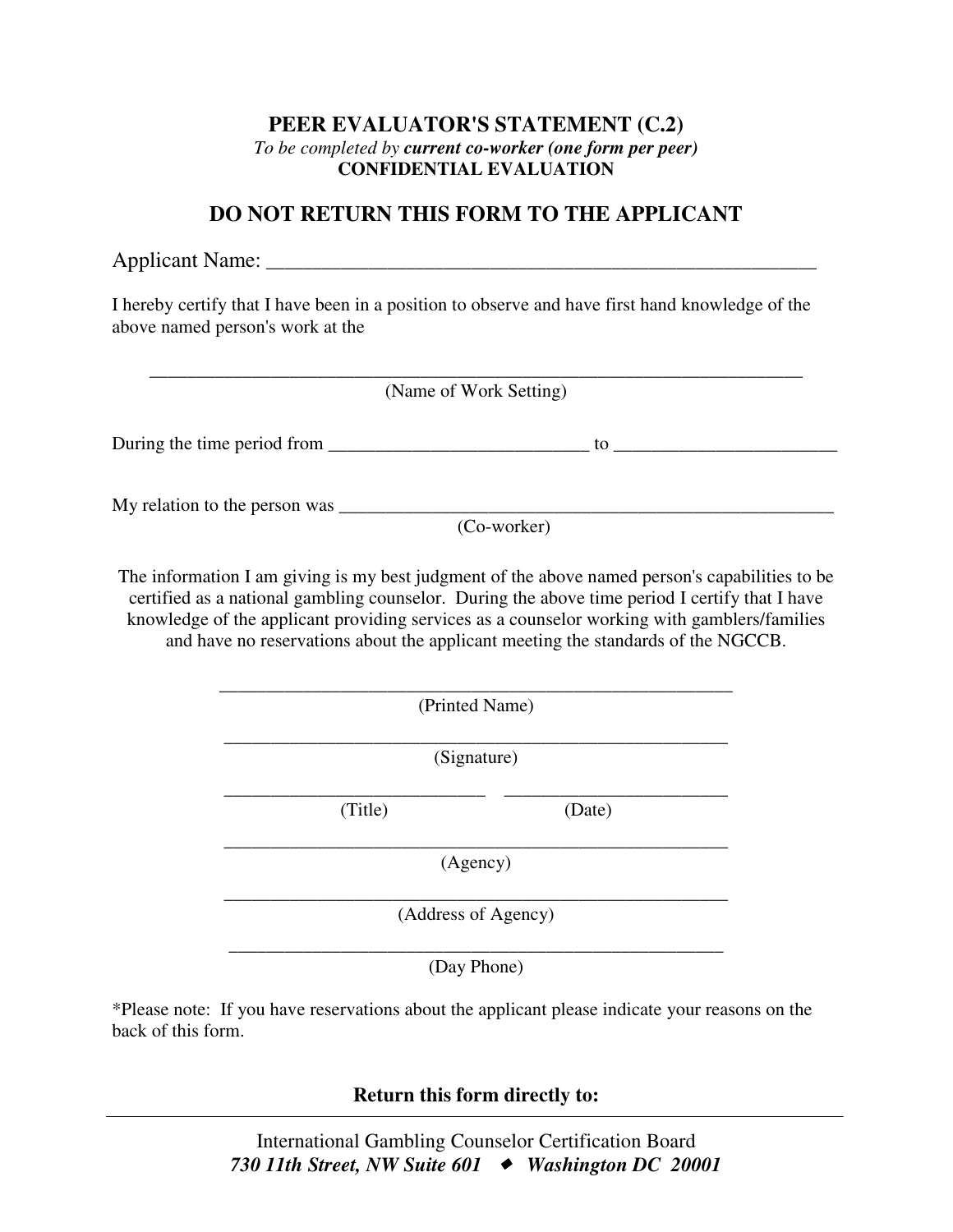## **CLINICAL SUPERVISOR STATEMENT (S.1)**

*To be completed by clinical supervisor* 

#### **CONFIDENTIAL EVALUATION Please print or type all information**

## **DO NOT RETURN THIS FORM TO THE APPLICANT**

Applicant Name: \_\_\_\_\_\_\_\_\_\_\_\_\_\_\_\_\_\_\_\_\_\_\_\_\_\_\_\_\_\_\_\_\_\_\_\_\_\_\_\_\_\_\_\_\_\_\_\_\_\_\_\_\_\_\_\_\_\_\_

I hereby certify that I have been in a position to observe and have first hand knowledge of the above named person's work at the

> \_\_\_\_\_\_\_\_\_\_\_\_\_\_\_\_\_\_\_\_\_\_\_\_\_\_\_\_\_\_\_\_\_\_\_\_\_\_\_\_\_\_\_\_\_\_\_\_\_\_\_\_\_\_\_\_\_\_\_\_\_\_\_\_\_\_ (Name of Company/Work Setting)

During the time period from to  $\sim$ 

My relation to the person was \_\_\_\_\_\_\_\_\_\_\_\_\_\_\_\_\_\_\_\_\_\_\_\_\_\_\_\_\_\_\_\_\_\_\_\_\_\_\_\_\_\_\_\_\_\_\_\_\_\_\_\_\_

(Supervisor)

During the above time period I certify that I provided the applicant with a total of hours of face to face supervisor relating to the applicant's work as a counselor.

The information I am giving is my best judgment of the above named person's capabilities to be certified as a national gambling counselor.

|         | (Printed Name)      |
|---------|---------------------|
|         | (Signature)         |
| (Title) | (Date)              |
|         | (Agency)            |
|         | (Address of Agency) |
|         | (Day Phone)         |

Return this form (**S.1**) along with the **S.2** and **S.3** forms DIRECTLY to: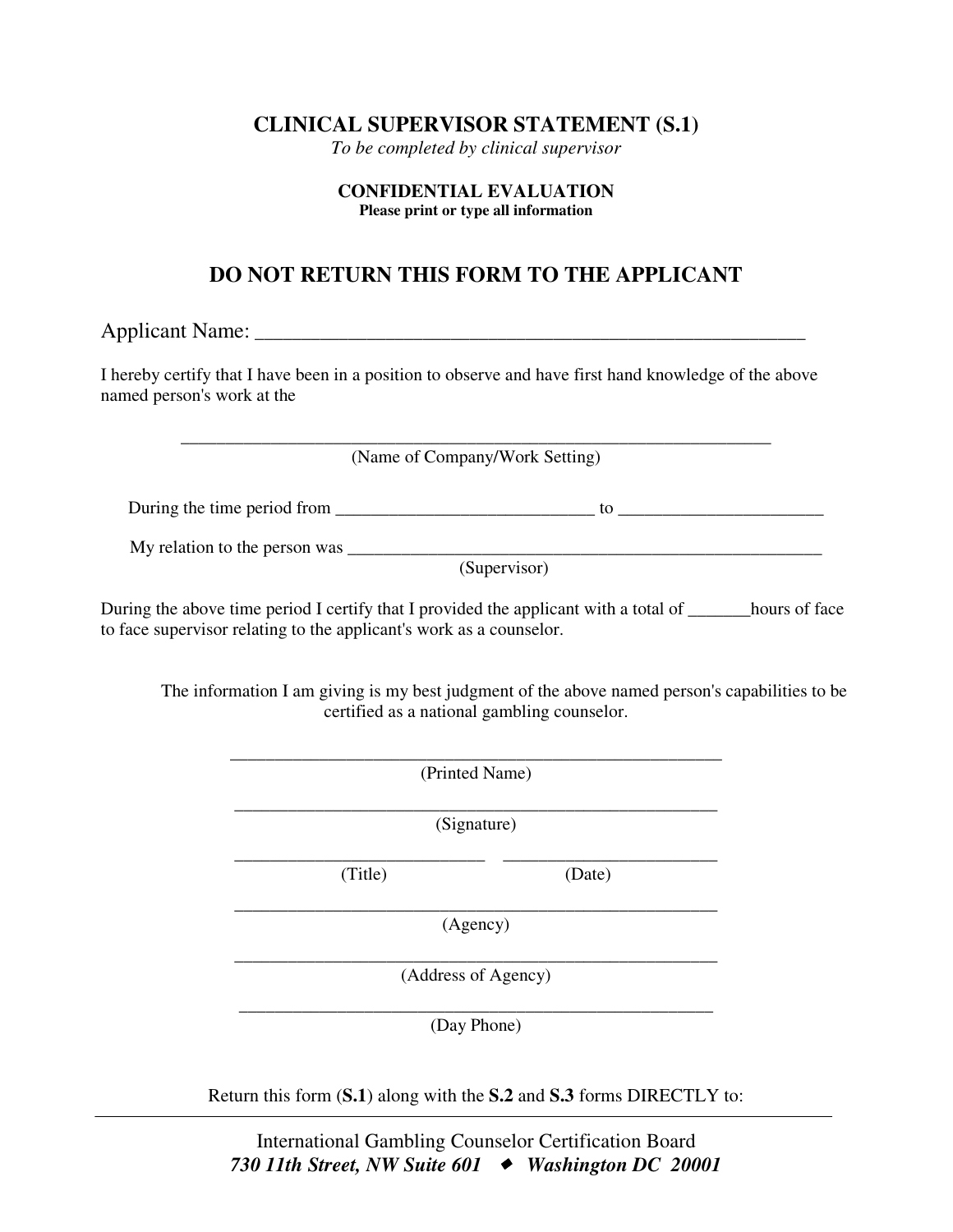## **DELINEATION OF RESPONSIBILITIES (S.2)**

*To be completed by clinical supervisor* 

## **DO NOT RETURN THIS FORM TO THE APPLICANT**

### Applicant Name: \_\_\_\_\_\_\_\_\_\_\_\_\_\_\_\_\_\_\_\_\_\_\_\_\_\_\_\_\_\_\_\_\_\_\_\_\_\_\_\_\_\_\_\_\_\_\_\_\_\_\_\_\_\_\_\_\_\_\_

*Supervisors* - Please indicate the percent of employee/volunteer times spent on the duties listed below as completed by the applicant during an average 40 hour work week. Please rank, in the performance column, the applicant's ability to perform the following duties, using the following scale: **0** - Don't Know, **1** - Poor, **2** - Average, and **3** - Above Average

Duties  $\%$  of Time Performance 1. Outreach 2. Assessment 3. Intake  $\frac{1}{2}$  is the set of  $\frac{1}{2}$  and  $\frac{1}{2}$  and  $\frac{1}{2}$  and  $\frac{1}{2}$  and  $\frac{1}{2}$  and  $\frac{1}{2}$  and  $\frac{1}{2}$  and  $\frac{1}{2}$  and  $\frac{1}{2}$  and  $\frac{1}{2}$  and  $\frac{1}{2}$  and  $\frac{1}{2}$  and  $\frac{1}{2}$  and  $\frac{1$ 4. Individual Counseling 5. Family Counseling 6. Group Counseling 7. Client Education 8. Referrals to Other Resources 9. Client Record Keeping 10. Aftercare Services 11. Client Follow-up 12. Administrative Responsibilities 13. Community Activities (*lectures, workshops, etc.*) 14. Research 15. Program Management 16. Medical Recommendations & Treatment 17. Other (specify)\_\_\_\_\_\_\_\_\_\_\_\_\_ \_\_\_\_\_\_\_\_ \_\_\_\_\_\_\_\_\_\_

Total time spent, weekly on duties: \_\_\_\_\_\_\_\_\_\_

\_\_\_ I have reservations of applicant meeting NCGC standards, state reasons on the back of this form

Name and title of supervisor (please print): \_\_\_\_\_\_\_\_\_\_\_\_\_\_\_\_\_\_\_\_\_\_\_\_\_\_\_\_\_\_\_\_\_\_\_\_\_\_\_\_

Signature: \_\_\_\_\_\_\_\_\_\_\_\_\_\_\_\_\_\_\_\_\_\_\_\_\_\_\_\_\_\_\_\_\_\_\_Date: \_\_\_\_\_\_\_/\_\_\_\_\_\_\_\_/\_\_\_\_\_\_\_\_\_

Return this form (**S.2**) along with the **S.1** and **S.3** forms DIRECTLY to: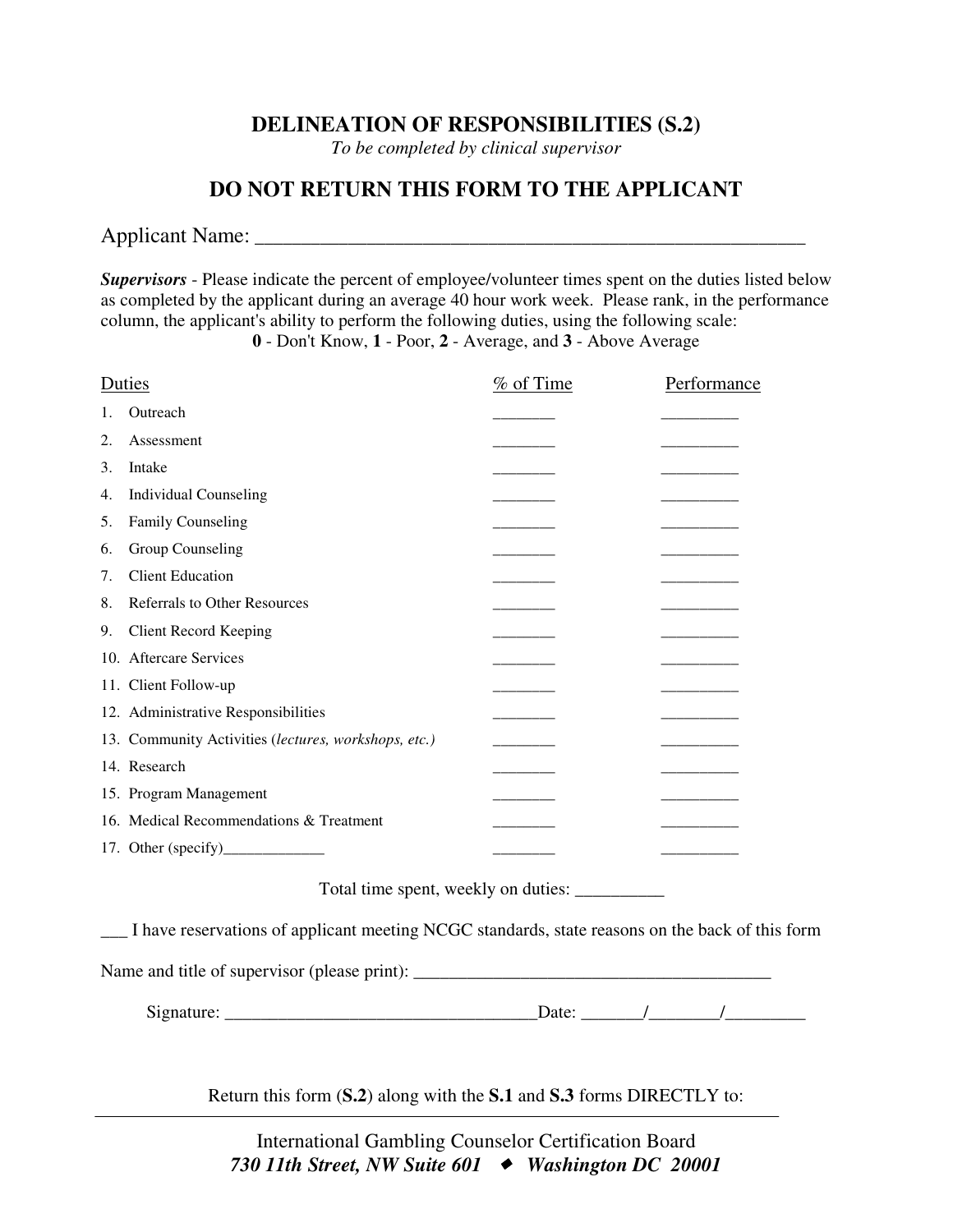## **PROFESSIONAL CODE AND ETHICAL STANDARDS (S.3)**

*To be completed by Clinical Supervisor* 

## **DO NOT RETURN THIS FORM TO THE APPLICANT**

## Applicant Name: \_\_\_\_\_\_\_\_\_\_\_\_\_\_\_\_\_\_\_\_\_\_\_\_\_\_\_\_\_\_\_\_\_\_\_\_\_\_\_\_\_\_\_\_\_\_\_\_\_\_\_\_\_\_\_\_\_\_\_

In your judgment, is the applicant's professional performance consistent with the standards listed below? Circle the appropriate response. If you circle any "No" answer, please explain below.

| $1_{\cdot}$ | Orientation in all efforts toward a primary goal of recovery for client and family.                                                                                                                                                          | Yes | No             |
|-------------|----------------------------------------------------------------------------------------------------------------------------------------------------------------------------------------------------------------------------------------------|-----|----------------|
| 2.          | Respect for the confidentiality of all records, materials and communications concerning<br>clients.                                                                                                                                          | Yes | N <sub>0</sub> |
| 3.          | Respect for client evidenced by an objective, non-possessive professional relationship at all<br>times.                                                                                                                                      | Yes | N <sub>0</sub> |
| 4.          | No discrimination among clients or professionals on the basis of race, color, creed, age,<br>sex, or sexual orientation.                                                                                                                     | Yes | No.            |
| 5.          | Respect for the rights and views of other gambling counselors and professionals.                                                                                                                                                             | Yes | N <sub>0</sub> |
| 6.          | Respect for institutional policies and cooperation with management functions.                                                                                                                                                                | Yes | N <sub>0</sub> |
| 7.          | Evidence of genuine interest in helping persons with gambling problems and dedication to<br>helping them to help themselves.                                                                                                                 | Yes | N <sub>0</sub> |
| 8.          | Willingness to assess his/her own personal and vocational strengths, limitations, and<br>biases. Ability and willingness to recognize when it is to the clients best interest to refer or<br>release him/her to another counselor or program | Yes | N <sub>o</sub> |
| 9.          | Willingness to take personal responsibility for continued professional growth through<br>further education or training.                                                                                                                      | Yes | No.            |
|             | 10. Total commitment to providing the highest quality of care through both personal effort and<br>utilization of any other health professionals or services which may assist the client in<br>his/her recovery plan.                         | Yes | N <sub>0</sub> |
|             | 11. Does not use alcohol, drugs nor gamble in a manner that will reflect adversely on the<br>credibility and integrity of the profession.                                                                                                    | Yes | N <sub>0</sub> |

Comments:

Name and title of clinical consultant \_\_\_\_\_\_\_\_\_\_\_\_\_\_\_\_\_\_\_\_\_\_\_\_\_\_\_\_\_\_\_\_\_\_\_\_\_\_\_\_\_\_\_\_\_\_

Signature:

Return this form (**S.3**) along with the **S.1** and **S.2** forms DIRECTLY to: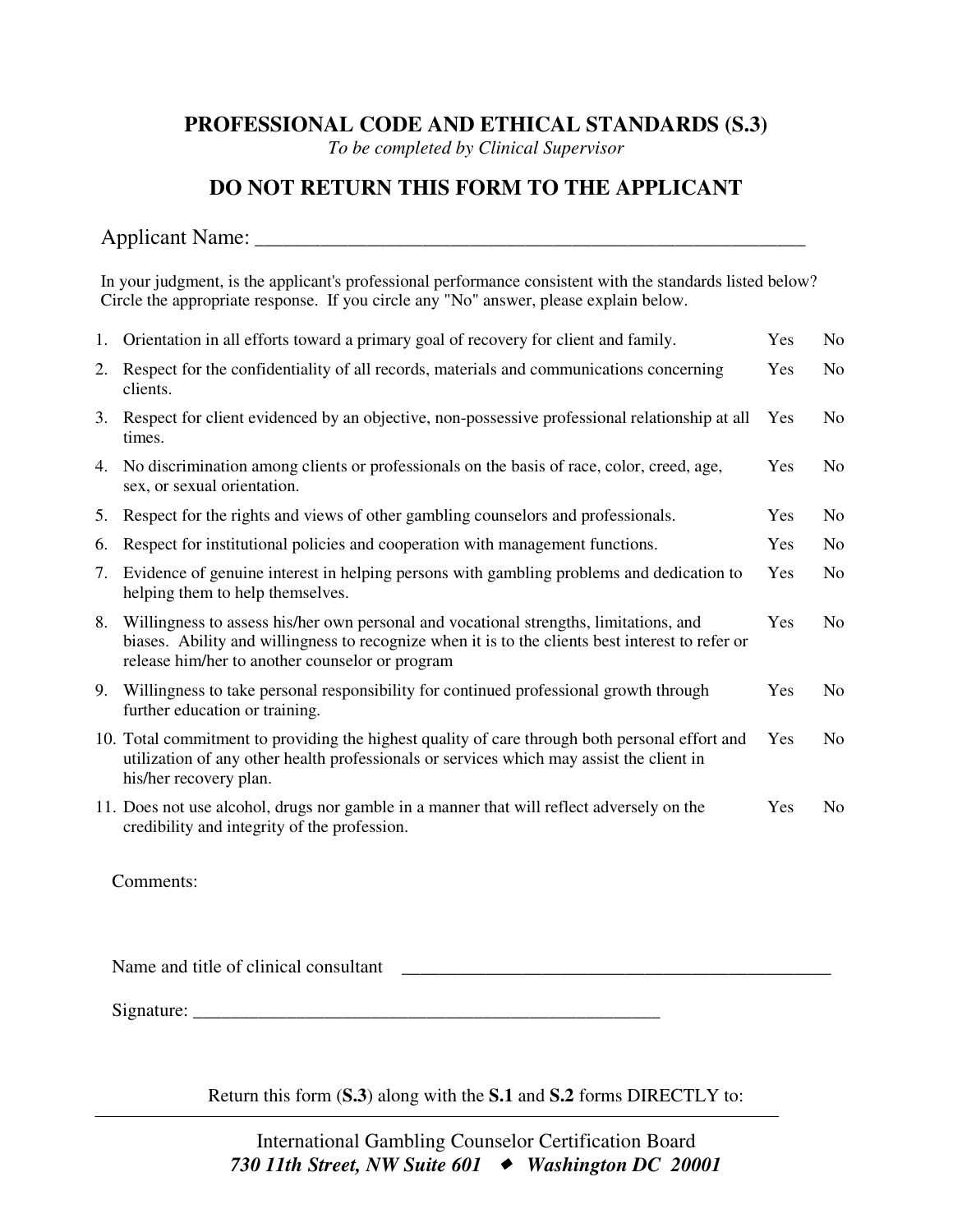## **BACC STATEMENT (S.4)**

*To be completed by NGCCB Approved Clinical Consultants (BACC)* 

#### **CONFIDENTIAL EVALUATION Please print or type all information**

## **DO NOT RETURN THIS FORM TO THE APPLICANT**

Applicant Name: \_\_\_\_\_\_\_\_\_\_\_\_\_\_\_\_\_\_\_\_\_\_\_\_\_\_\_\_\_\_\_\_\_\_\_\_\_\_\_\_\_\_\_\_\_\_\_\_\_\_\_\_\_\_\_\_\_\_\_

I hereby certify that I have been in a position to oversee and have consulted with the above named person from

\_\_\_\_\_\_\_\_\_\_\_\_\_\_\_\_\_\_\_\_\_\_\_\_\_\_\_\_\_\_\_\_\_\_\_\_\_\_\_\_\_\_\_\_\_\_\_\_\_\_\_\_\_\_\_\_\_\_\_\_\_\_\_\_\_\_\_\_\_\_ (Name of Work Setting)

During the time period from  $\frac{1}{\sqrt{2}}$  =  $\frac{1}{\sqrt{2}}$  to  $\frac{1}{\sqrt{2}}$  =  $\frac{1}{\sqrt{2}}$  =  $\frac{1}{\sqrt{2}}$  =  $\frac{1}{\sqrt{2}}$  =  $\frac{1}{\sqrt{2}}$  =  $\frac{1}{\sqrt{2}}$  =  $\frac{1}{\sqrt{2}}$  =  $\frac{1}{\sqrt{2}}$  =  $\frac{1}{\sqrt{2}}$  =  $\frac{1}{\sqrt{2}}$  =  $\frac{1}{\sqrt{2}}$ 

My relation to the person was \_\_\_\_\_\_\_\_\_\_\_\_\_\_\_\_\_\_\_\_\_\_\_\_\_\_\_\_\_\_\_\_\_\_\_\_\_\_\_\_\_\_\_\_\_\_\_\_\_\_\_\_\_

(Clinical Consultant)

During the above time period I certify that I provided the applicant with a total of <u>\_\_\_\_\_\_</u>hours of clinical consultation relating to the applicant's work as a gambling counselor.

The information I am giving is my best judgment of the above named person's capabilities to be certified as a national gambling counselor.

\_\_\_\_\_\_\_\_\_\_\_\_\_\_\_\_\_\_\_\_\_\_\_\_\_\_\_\_\_\_\_\_\_\_\_\_\_\_\_\_\_\_\_\_\_\_\_\_\_\_\_\_\_\_ (Signature)

\_\_\_\_\_\_\_\_\_\_\_\_\_\_\_\_\_\_\_\_\_\_\_\_\_\_\_\_\_\_\_\_\_\_\_\_\_\_\_\_\_\_\_\_\_\_\_\_\_\_\_\_\_\_\_ (Printed Name)

\_\_\_\_\_\_\_\_\_\_\_\_\_\_\_\_\_\_\_\_\_\_\_\_\_\_\_\_ \_\_\_\_\_\_\_\_\_\_\_\_\_\_\_\_\_\_\_\_\_\_\_\_

(Title) (Date)

\_\_\_\_\_\_\_\_\_\_\_\_\_\_\_\_\_\_\_\_\_\_\_\_\_\_\_\_\_\_\_\_\_\_\_\_\_\_\_\_\_\_\_\_\_\_\_\_\_\_\_\_\_\_ (Agency)

\_\_\_\_\_\_\_\_\_\_\_\_\_\_\_\_\_\_\_\_\_\_\_\_\_\_\_\_\_\_\_\_\_\_\_\_\_\_\_\_\_\_\_\_\_\_\_\_\_\_\_\_\_\_ (Address of Agency)

\_\_\_\_\_\_\_\_\_\_\_\_\_\_\_\_\_\_\_\_\_\_\_\_\_\_\_\_\_\_\_\_\_\_\_\_\_\_\_\_\_\_\_\_\_\_\_\_\_\_\_\_\_ (Day Phone)

Return this form (**S.4**) along with the **S.5** and **S.6** forms DIRECTLY to:

International Gambling Counselor Certification Board **730 11th Street, NW Suite 601 → Washington DC 20001**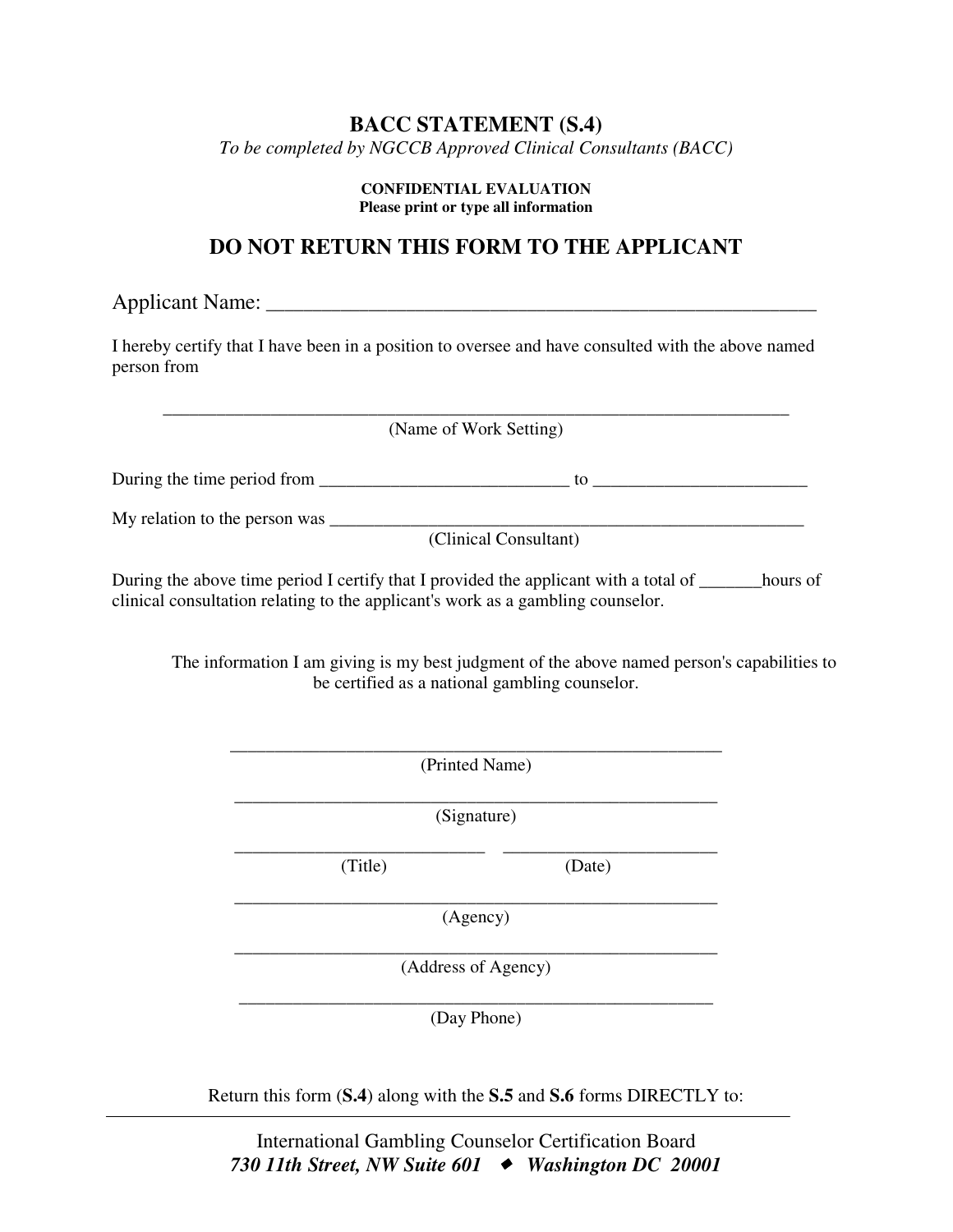## **DELINEATION OF RESPONSIBILITIES (S.5)**

*To be completed by NGCCB Clinical Consultant* 

## **DO NOT RETURN THIS FORM TO THE APPLICANT**

## Applicant Name: \_\_\_\_\_\_\_\_\_\_\_\_\_\_\_\_\_\_\_\_\_\_\_\_\_\_\_\_\_\_\_\_\_\_\_\_\_\_\_\_\_\_\_\_\_\_\_\_\_\_\_\_\_\_\_\_\_\_\_

**BACC**- Please indicate the percent of employee/volunteer times spent on the duties listed below as completed by the applicant during an average 40 hour work week. Please rank, in the performance column, the applicant's ability to perform the following duties, using the following scale: **0** - Don't Know, **1** - Poor, **2** - Average, and **3** - Above Average

| Duties |                                                  | $%$ of Time | Performance |
|--------|--------------------------------------------------|-------------|-------------|
| 1.     | Outreach                                         |             |             |
| 2.     | Assessment                                       |             |             |
| 3.     | Intake                                           |             |             |
| 4.     | <b>Individual Counseling</b>                     |             |             |
| 5.     | <b>Family Counseling</b>                         |             |             |
| 6.     | Group Counseling                                 |             |             |
| 7.     | <b>Client Education</b>                          |             |             |
| 8.     | <b>Referrals to Other Resources</b>              |             |             |
| 9.     | <b>Client Record Keeping</b>                     |             |             |
| 10.    | Aftercare Services                               |             |             |
| 11.    | Client Follow-up                                 |             |             |
| 12.    | Administrative Responsibilities                  |             |             |
| 13.    | Community Activities (lectures, workshops, etc.) |             |             |
| 14.    | Research                                         |             |             |
| 15.    | Program Management                               |             |             |
| 16.    | Medical Recommendations & Treatment              |             |             |
| 17.    |                                                  |             |             |
|        |                                                  |             |             |

Total time spent, weekly on duties: \_\_\_\_\_\_\_\_\_\_

\_\_\_ I have reservations of applicant meeting NCGC standards, state reasons on the back of this form

Name and title of clinical consultant (*please print*):

Signature:  $\Box$ 

Return this form (**S.5**) along with the **S.4** and **S.6** forms DIRECTLY to:

International Gambling Counselor Certification Board **730 11th Street, NW Suite 601 → Washington DC 20001**